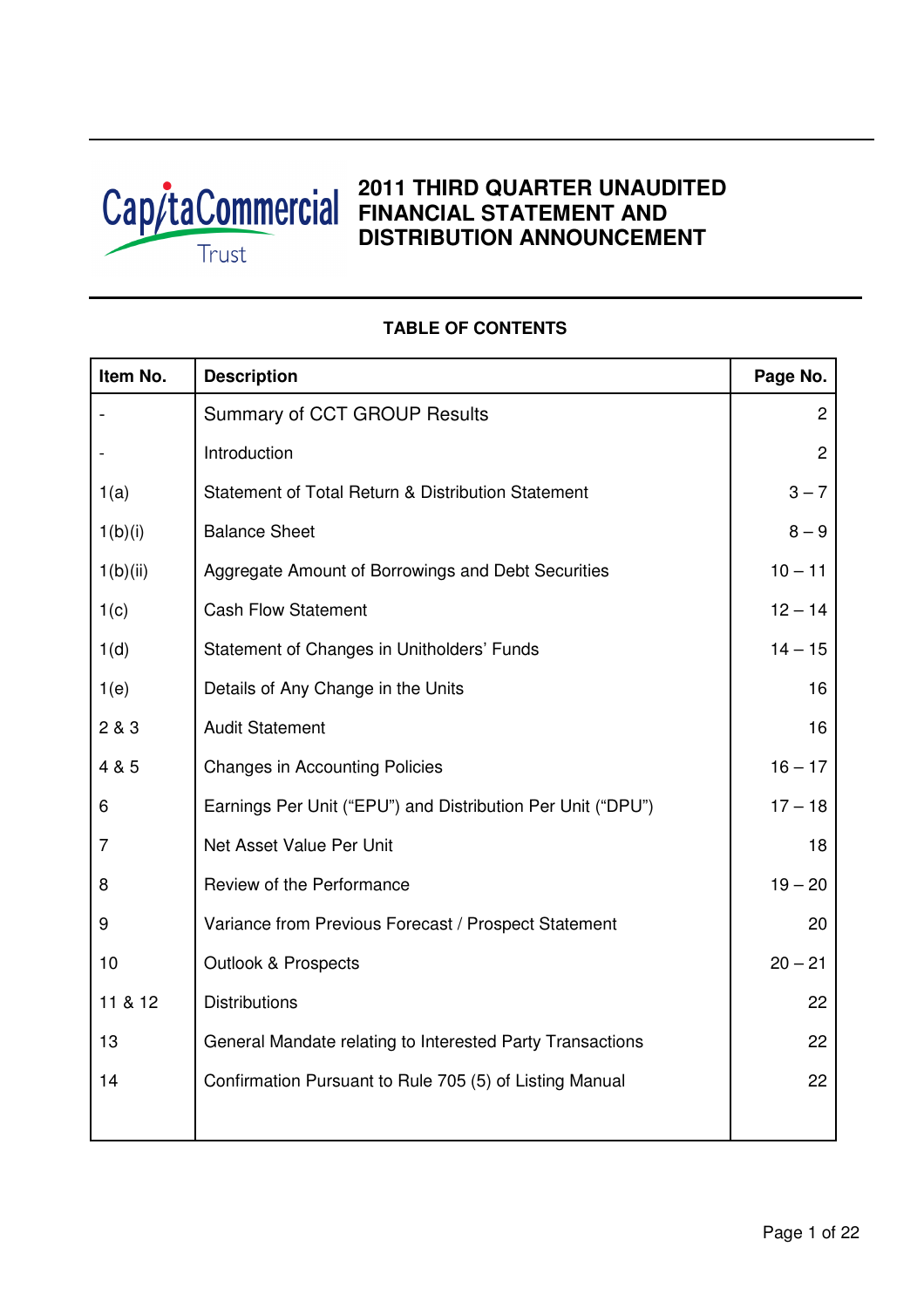## **INTRODUCTION**

CapitaCommercial Trust ("CCT") was established pursuant to a trust deed dated 6 February 2004 (as amended) executed between CapitaCommercial Trust Management Limited as manager of CCT (the "Manager") and HSBC Institutional Trust Services (Singapore) Limited as trustee of CCT (the "CCT Trustee").

As at 30 September 2011, CCT's portfolio consists of Capital Tower, Six Battery Road, One George Street, Raffles City (through CCT's 60.0% interest in RCS Trust), HSBC Building, Bugis Village, Golden Shoe Car Park, Wilkie Edge and Market Street Car Park (through CCT's 40.0% interest in MSO Trust). On 14 July 2011, the Manager announced a joint venture agreement signed with CapitaLand Commercial Limited and Mitsubishi Estate Asia Pte. Ltd., in connection with the redevelopment of Market Street Car Park into a commercial office development.

In Malaysia, CCT has a 30.0% stake in Quill Capita Trust ("QCT") as well as a 7.4% stake (with commitment of US\$10.1 million) in the Malaysia Commercial Development Fund ("MCDF").

|                                   |             |         | Change | <b>YTD</b><br>September | <b>YTD</b><br><b>September</b> | Change |
|-----------------------------------|-------------|---------|--------|-------------------------|--------------------------------|--------|
|                                   | 3Q 2011     | 3Q 2010 | %      | 2011                    | 2010                           | %      |
| Gross Revenue (S\$'000)           | 89,326      | 97,782  | (8.6)  | 271,359                 | 299,818                        | (9.5)  |
| Net Property Income (S\$'000)     | 69,237      | 76,288  | (9.2)  | 208,990                 | 228,095                        | (8.4)  |
| Distributable Income (S\$'000)    | 51,864      | 56,236  | (7.8)  | 158,360                 | 166,251                        | (4.7)  |
| <b>DPU</b> for the period (cents) | (1)<br>1.83 | 1.99    | (8.0)  | 5.59 $(1)$              | 5.89                           | (5.1)  |

# **SUMMARY OF CCT GROUP RESULTS**

#### **Note :**

(1) DPU for 3Q 2011 and YTD September 2011 were computed on the basis that none of the convertible bonds due 2013 ("CB due 2013") and convertible bonds due 2015 ("CB due 2015"), collectively known as "Convertible Bonds", is converted into CCT units ("Units"). Accordingly, the actual quantum of DPU may differ if any of these Convertible Bonds is converted into Units.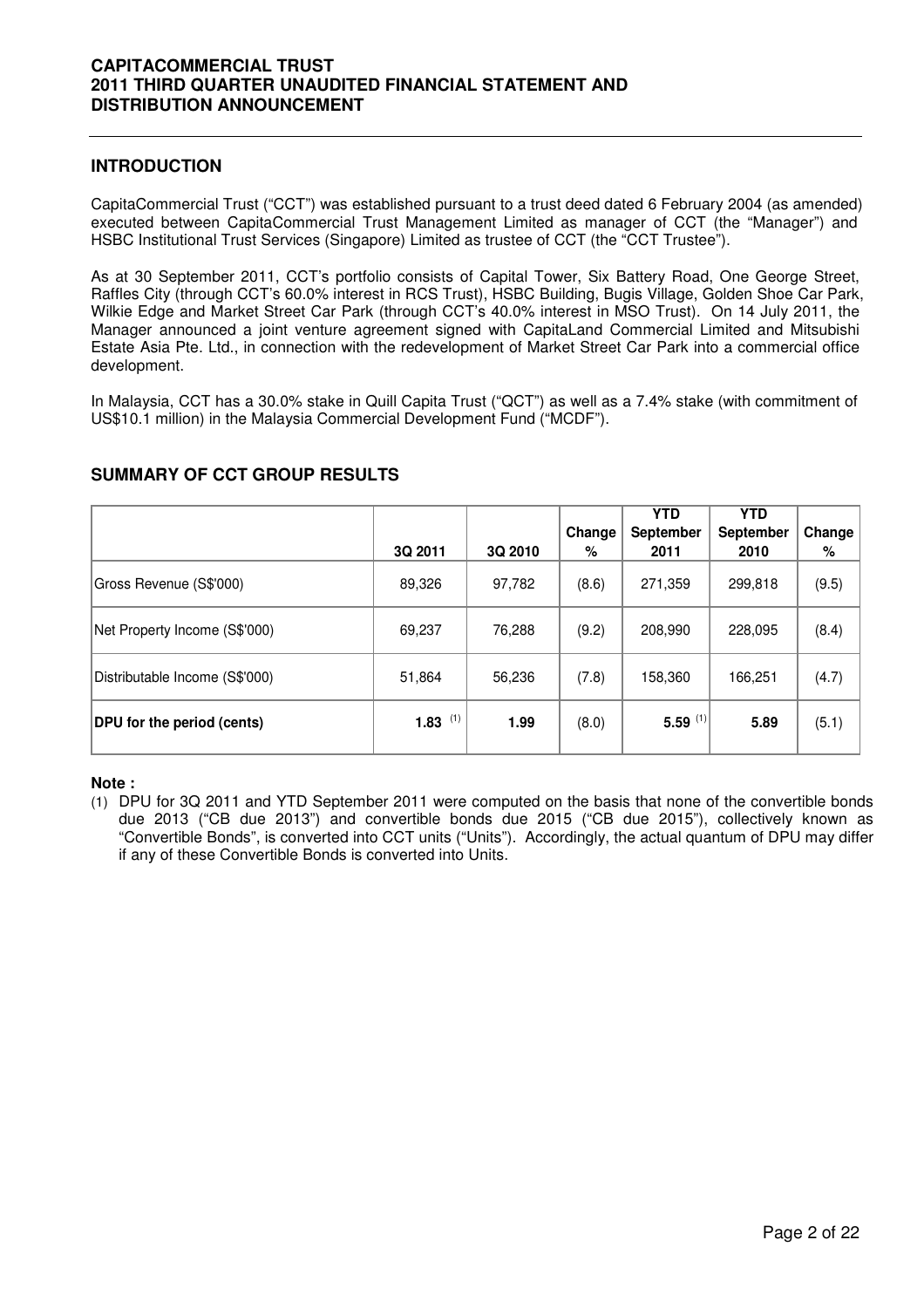#### **1(a)(ii) Statement of Total Return & Distribution Statement (3Q 2011 vs 3Q 2010)**

|                                                            |                |           | Group      |           | <b>Trust</b> |            |           |  |
|------------------------------------------------------------|----------------|-----------|------------|-----------|--------------|------------|-----------|--|
| <b>Statement of Total Return</b>                           | <b>Note</b>    | 3Q 2011   | 3Q 2010    | Change    | 3Q 2011      | 3Q 2010    | Change    |  |
|                                                            |                | S\$'000   | S\$'000    | $\%$      | S\$'000      | S\$'000    | $\%$      |  |
| Gross rental income                                        |                | 81,883    | 89,900     | (8.9)     | 50,486       | 61,177     | (17.5)    |  |
| Car park income                                            |                | 3,409     | 4,406      | (22.6)    | 2,589        | 3,658      | (29.2)    |  |
| Other income                                               | 1              | 4,034     | 3,476      | 16.1      | 3,419        | 2,939      | 16.3      |  |
| <b>Gross revenue</b>                                       |                | 89,326    | 97,782     | (8.6)     | 56,494       | 67,774     | (16.6)    |  |
| Property management fees                                   |                | (2,583)   | (2,795)    | (7.6)     | (1,296)      | (1,627)    | (20.3)    |  |
| Property tax                                               |                | (6, 295)  | (7, 811)   | (19.4)    | (3,468)      | (4, 972)   | (30.2)    |  |
| Other property operating expenses                          |                | (11, 211) | (10, 888)  | 3.0       | (6, 456)     | (6, 448)   | 0.1       |  |
| <b>Property operating expenses</b>                         |                | (20, 089) | (21, 494)  | (6.5)     | (11, 220)    | (13, 047)  | (14.0)    |  |
| Net property income                                        | $\overline{c}$ | 69,237    | 76,288     | (9.2)     | 45,274       | 54,727     | (17.3)    |  |
| Finance income                                             |                | 468       | 408        | 14.7      | 462          | 406        | 13.8      |  |
| Investment income                                          | 3              |           |            |           | 19,701       | 18,255     | $7.9$     |  |
| Gain / (loss) on remeasurement of financial<br>derivatives | 4              | 3,975     | (1, 409)   | <b>NM</b> | 3,975        | (1, 409)   | <b>NM</b> |  |
| Manager's management fees:                                 |                |           |            |           |              |            |           |  |
| - Base fees                                                |                | (2,167)   | (2,097)    | 3.3       | (1, 112)     | (1, 109)   | 0.3       |  |
| - Performance fees                                         |                | (2,780)   | (3,040)    | (8.6)     | (1,821)      | (2, 178)   | (16.4)    |  |
| Trust expenses                                             | 5              | 188       | (323)      | <b>NM</b> | 297          | (241)      | <b>NM</b> |  |
| Finance costs                                              | 6              | (19, 871) | (21,085)   | (5.8)     | (13, 241)    | (15, 359)  | (13.8)    |  |
| Net income before share of profit of<br>associate          |                | 49,050    | 48,742     | 0.6       | 53,535       | 53,092     | $0.8\,$   |  |
| Share of profit of associate                               | $\overline{7}$ | 1,174     | 1,265      | (7.2)     |              |            |           |  |
| Net income                                                 |                | 50,224    | 50,007     | 0.4       | 53,535       | 53,092     | $0.8\,$   |  |
| Gain on sales of investment property                       | 8              | 2,647     | 109,336    | (97.6)    |              | 109,336    | <b>NM</b> |  |
| Total return for the period before tax                     |                | 52,871    | 159,343    | (66.8)    | 53,535       | 162,428    | (67.0)    |  |
| Income tax                                                 |                |           |            |           |              |            |           |  |
| Total return for the period after tax                      |                | 52,871    | 159,343    | (66.8)    | 53,535       | 162,428    | (67.0)    |  |
| <b>Distribution Statement</b>                              |                |           |            |           |              |            |           |  |
| Total return for the period before tax                     |                | 52,871    | 159,343    | (66.8)    | 53,535       | 162,428    | (67.0)    |  |
| Net tax and other adjustments                              | 9              | (1,007)   | (103, 407) | (99.0)    | (1,671)      | (106, 192) | (98.4)    |  |
| Distributable income retained by joint<br>venture          | 10             |           | 300        | <b>NM</b> |              |            |           |  |
| Income available for distribution to<br>unitholders        |                | 51,864    | 56,236     | (7.8)     | 51,864       | 56,236     | (7.8)     |  |
| Distributable income to unitholders                        |                | 51,864    | 56,236     | (7.8)     | 51,864       | 56,236     | (7.8)     |  |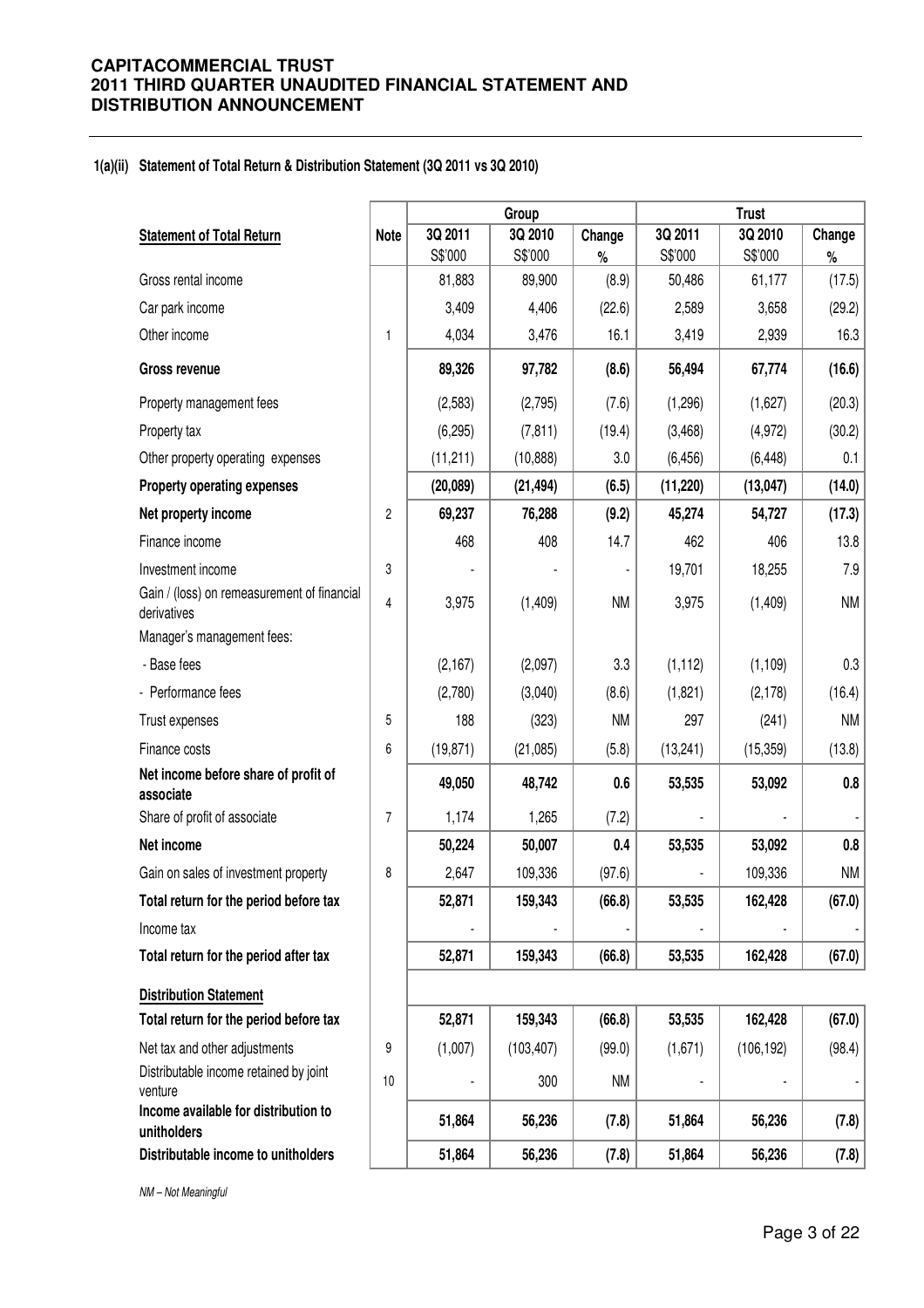#### **Notes :**

- (1) Included in Other income for 3Q 2011 is yield protection income from CapitaLand Commercial Limited ("CCL") amounting to S\$1.3 million (S\$0.5 million for 3Q 2010) in relation to One George Street. The amounts were accrued pursuant to a Deed of Yield Protection dated 11 July 2008 entered into with CCL in connection with the purchase of One George Street. Under the Deed of Yield Protection, CCL guarantees a minimum net property income ("NPI") of S\$49.5 million per annum, being 4.25% per annum of S\$1.165 billion (being the purchase price for One George Street) for a period of 5 years from 11 July 2008.
- (2) The following items have been included in arriving at net property income:-

|                                                       |                              | Group   |         | <b>Trust</b> |         |       |  |
|-------------------------------------------------------|------------------------------|---------|---------|--------------|---------|-------|--|
|                                                       | 3Q 2011<br>Change<br>3Q 2010 |         | 3Q 2011 | 3Q 2010      | Change  |       |  |
|                                                       | S\$'000                      | S\$'000 | %       | S\$'000      | S\$'000 | %     |  |
| Depreciation and amortisation                         | 360, ا                       | 1,531   | (11.2)  | 1,376        | 1,472   | (6.5) |  |
| Reversal of impairment losses on trade<br>receivables |                              | (17)    | NM      |              | (19)    |       |  |

- (3) This relates to the income distribution from RCS Trust and QCT.
- (4) This relates to the gain / (loss) on the remeasurement of fair value of interest rate swaps.
- (5)

Included in Trust expenses is an amount of S\$1.0 million incurred on behalf of and recovered from MSO Trust.

(6) Included in finance costs are the following:

|                                    |         | Group   |        | Trust   |         |        |  |
|------------------------------------|---------|---------|--------|---------|---------|--------|--|
|                                    | 3Q 2011 | 3Q 2010 | Change | 3Q 2011 | 3Q 2010 | Change |  |
|                                    | S\$'000 | S\$'000 | %      | S\$'000 | S\$'000 | %      |  |
| Interest cost                      | 15,597  | 17,412  | (10.4) | 9,470   | 11,857  | (20.1) |  |
| Amortisation and transaction costs | 4.274   | 3,673   | 16.4   | 3,771   | 3,502   | 7.7I   |  |
| Total                              | 19,871  | 21,085  | (5.8)  | 13,241  | 15,359  | (13.8) |  |

The lower interest cost was mainly due to repayment of borrowings but the higher amortization and amortisation and transaction costs were mainly due to the effects of the refinancing of RCS Trust.

(7) Share of profit of associate relates to the equity accounting of QCT's results on a 3 month lag basis.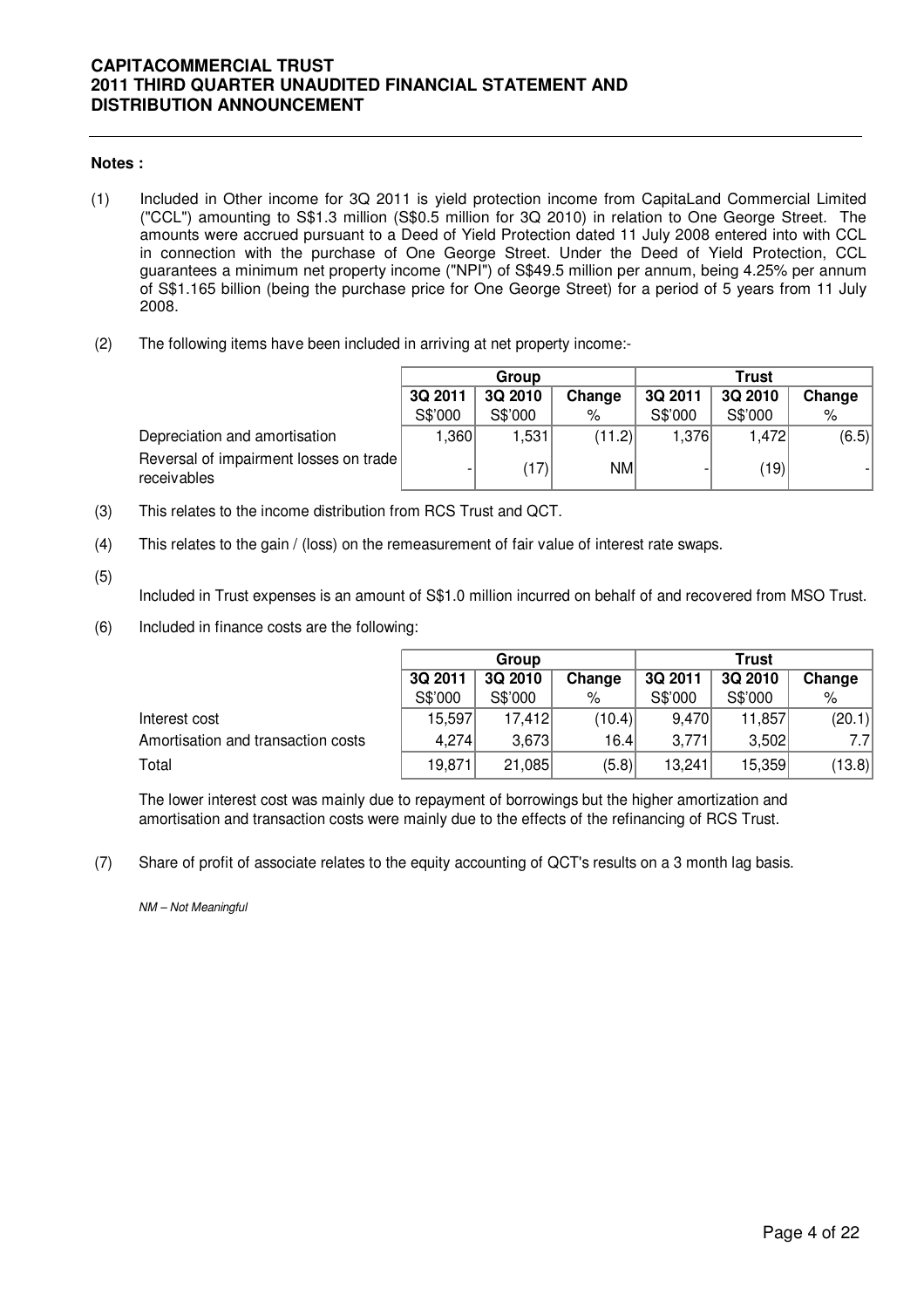- (8) Gain on sale of investment property in 3Q 2011 of S\$2.6 million relates to the gain recognised by the Group for the sale of Market Street Car Park to MSO Trust (in which CCT has a 40.0% interest). In 3Q 2010, the gain of S\$109.3 million relates to the sale of Starhub Centre.
- (9) Included in the net tax and other adjustments are the following:

|                                                            | Group   |            |        | <b>Trust</b> |            |           |  |
|------------------------------------------------------------|---------|------------|--------|--------------|------------|-----------|--|
|                                                            | 3Q 2011 | 3Q 2010    | Change | 3Q 2011      | 3Q 2010    | Change    |  |
| Non-tax deductible/(chargeable) items:                     | S\$'000 | S\$'000    | %      | S\$'000      | S\$'000    | %         |  |
| Manager's management fee payable in<br>units               | 3,054   | 2,825      | 8.1    | 1,040        | 974        | 6.8       |  |
| Trustee's fees                                             | 191     | 187        | 2.1    | 138          | 138        | 0.0       |  |
| Gain on sales of investment property                       | (2,647) | (109,336)  | (97.6) |              | (109, 336) | <b>NM</b> |  |
| (Gain) / loss on remeasurement of<br>financial derivatives | (3,975) | 1,409      | NM     | (3,975)      | 1,409      | <b>NM</b> |  |
| Other items                                                | 2,370   | 1,508      | 57.2   | 1,126        | 623        | 80.7      |  |
| Net tax and other adjustments                              | (1,007) | (103, 407) | (99.0) | (1,671)      | (106, 192) | (98.4)    |  |

(10) This relates to RCS Trust's release of its taxable income (CCT's 60.0% interest) in 3Q 2010 of \$0.3 million.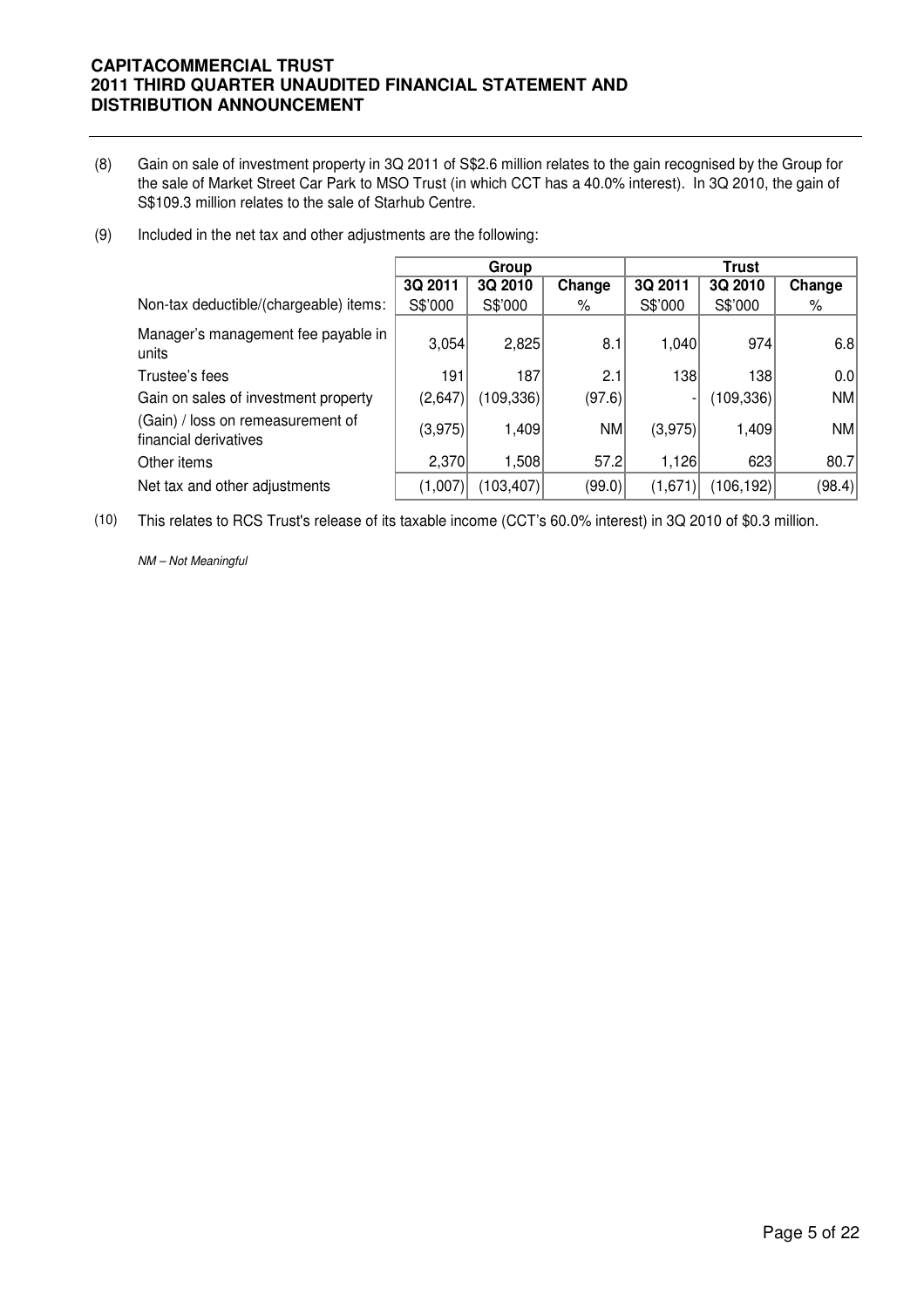#### **1(a)(ii) Statement of Total Return & Distribution Statement (YTD September 2011 vs YTD September 2010)**

|                                                            |                |              | Group        |           |            |                           |           |
|------------------------------------------------------------|----------------|--------------|--------------|-----------|------------|---------------------------|-----------|
| <b>Statement of Total Return</b>                           | Note           | YTD Sep 2011 | YTD Sep 2010 | Change    |            | YTD Sep 2011 YTD Sep 2010 | Change    |
|                                                            |                | S\$'000      | S\$'000      | $\%$      | S\$'000    | S\$'000                   | $\%$      |
| Gross rental income                                        |                | 248,612      | 275,508      | (9.8)     | 155,463    | 189,025                   | (17.8)    |
| Car park income                                            |                | 11,600       | 12,995       | (10.7)    | 9,193      | 10,680                    | (13.9)    |
| Other income                                               | $\mathbf{1}$   | 11,147       | 11,315       | (1.5)     | 9,416      | 9,614                     | (2.1)     |
| <b>Gross revenue</b>                                       |                | 271,359      | 299,818      | (9.5)     | 174,072    | 209,319                   | (16.8)    |
| Property management fees                                   |                | (7,788)      | (8,368)      | (6.9)     | (3,967)    | (4,839)                   | (18.0)    |
| Property tax                                               |                | (20, 074)    | (24, 729)    | (18.8)    | (11, 710)  | (16, 248)                 | (27.9)    |
| Other property operating expenses                          |                | (34, 507)    | (38, 626)    | (10.7)    | (20, 626)  | (25, 381)                 | (18.7)    |
| Property operating expenses                                |                | (62, 369)    | (71, 723)    | (13.0)    | (36, 303)  | (46, 468)                 | (21.9)    |
| Net property income                                        | $\overline{c}$ | 208,990      | 228,095      | (8.4)     | 137,769    | 162,851                   | (15.4)    |
| Finance income                                             |                | 1,253        | 852          | 47.1      | 1,233      | 845                       | 45.9      |
| Investment income                                          | 3              |              |              |           | 56,825     | 52,307                    | 8.6       |
| Gain / (loss) on remeasurement of financial<br>derivatives | 4              | 8,717        | (4, 557)     | <b>NM</b> | 8,717      | (4, 557)                  | <b>NM</b> |
| Manager's management fees:                                 |                |              |              |           |            |                           |           |
| - Base fees                                                |                | (6,380)      | (6, 202)     | 2.9       | (3,283)    | (3,286)                   | (0.1)     |
| - Performance fees                                         |                | (8, 194)     | (8,018)      | 2.2       | (5, 344)   | (5,409)                   | (1.2)     |
| Trust expenses                                             |                | (1,538)      | (1,992)      | (22.8)    | (1,218)    | (1,706)                   | (28.6)    |
| Finance costs                                              | 5              | (59, 978)    | (66,068)     | (9.2)     | (39, 942)  | (49,039)                  | (18.6)    |
| Net income before share of profit of<br>associate          |                | 142,870      | 142,110      | 0.5       | 154,757    | 152,006                   | 1.8       |
| Share of profit of associate                               | 6              | 3,205        | 3,207        | (0.1)     |            |                           |           |
| Net income                                                 |                | 146,075      | 145,317      | 0.5       | 154,757    | 152,006                   | 1.8       |
| Premium on repurchase of convertible<br>bonds              | $\overline{7}$ |              | (13,768)     | <b>NM</b> |            | (13,768)                  | <b>NM</b> |
| Gain on sales of investment properties                     | 8              | 2,647        | 128,925      | (97.9)    | 7,400      | 128,925                   | (94.3)    |
| Net change in fair value of investment<br>properties       |                | 144,830      | (35, 244)    | <b>NM</b> | 118,307    | (38, 932)                 | <b>NM</b> |
| Total return for the period before tax                     |                | 293,552      | 225,230      | 30.3      | 280,464    | 228,231                   | 22.9      |
| Income tax                                                 |                |              | (5)          | <b>NM</b> |            | (5)                       | <b>NM</b> |
| Total return for the period after tax                      |                | 293,552      | 225,225      | 30.3      | 280,464    | 228,226                   | 22.9      |
| <b>Distribution Statement</b>                              |                |              |              |           |            |                           |           |
| Total return for the period before tax                     |                | 293,552      | 225,230      | 30.3      | 280,464    | 228,231                   | 22.9      |
| Net tax and other adjustments                              | 9              | (134, 112)   | (58, 679)    | <b>NM</b> | (122, 104) | (61,980)                  | 97.0      |
| Distributable income retained by joint<br>venture          | 10             | (1,080)      | (300)        | <b>NM</b> |            |                           |           |
| Income available for distribution to<br>unitholders        |                | 158,360      | 166,251      | (4.7)     | 158,360    | 166,251                   | (4.7)     |
| Distributable income to unitholders                        |                | 158,360      | 166,251      | (4.7)     | 158,360    | 166,251                   | (4.7)     |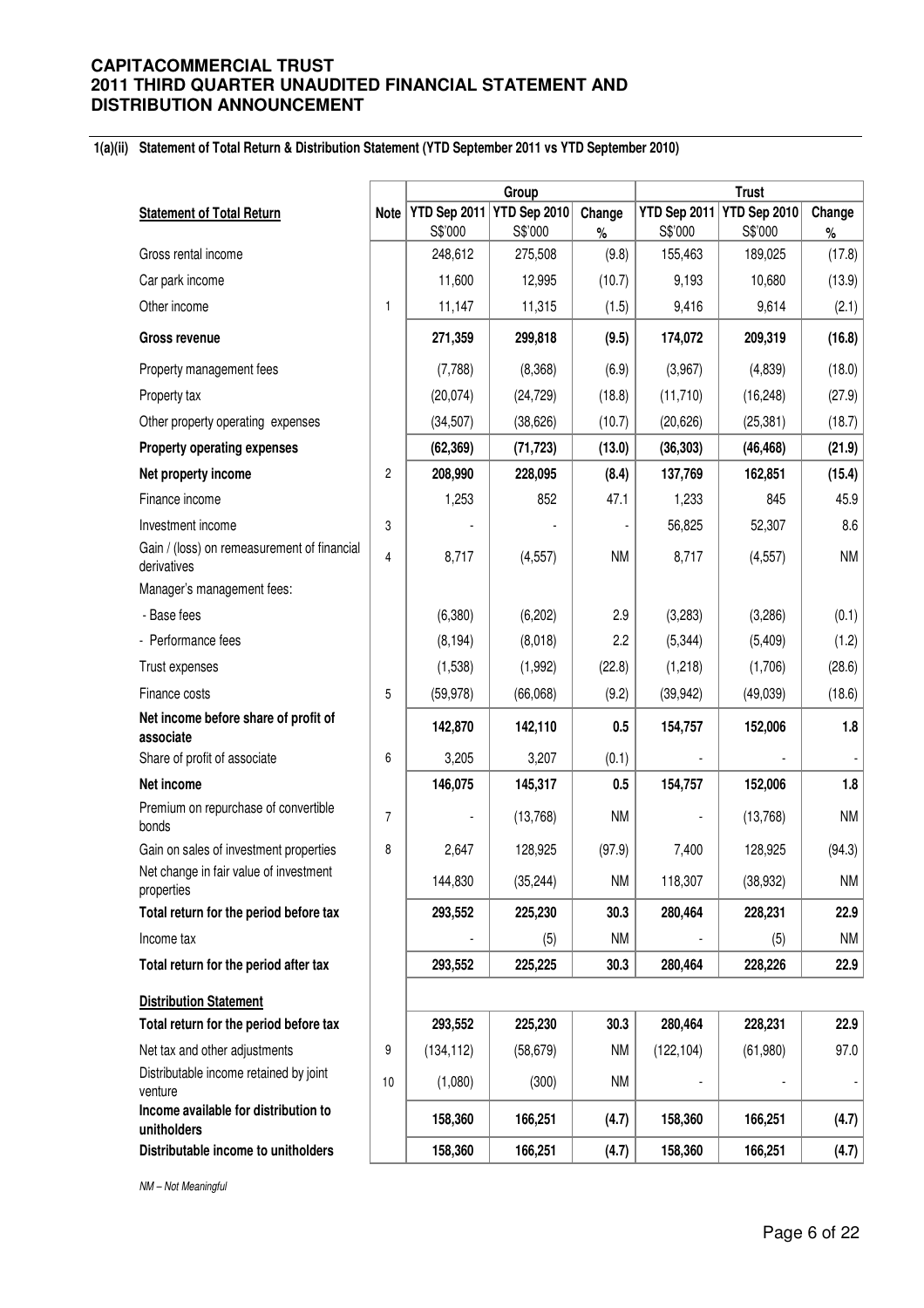#### **Notes :**

- (1) Included in Other income is yield protection income from CapitaLand Commercial Limited amounting to S\$2.7 million for YTD September 2011 (S\$2.6 million for YTD September 2010) in relation to One George Street. Please refer to note (1) on page 4 for more details.
- (2) The following items have been included in arriving at net property income:-

|          | Group    |        | Trust    |                 |           |  |
|----------|----------|--------|----------|-----------------|-----------|--|
| YTD      | YTD      |        | YTD      | YTD             |           |  |
| Sep 2011 | Sep 2010 | Change | Sep 2011 | <b>Sep 2010</b> | Change    |  |
| S\$'000  | S\$'000  | ℅      | S\$'000  | S\$'000         | %         |  |
| 4.442    | 4.242    | 4.7    | 4.343    | 4,058           | 7.0       |  |
| 17       | (22)     | NM     | 19       | (19)            | <b>NM</b> |  |

- (3) This relates to the income distribution from RCS Trust and QCT.
- (4) This relates to the gain / (loss) on the remeasurement of fair value of interest rate swaps and option value of the CB due 2013.
- (5) Included in finance costs are the following :

Depreciation and amortisation

Impairment losses / (reversal of impairment) on trade receivables

|                                    | Group                    |                 |        | <b>Trust</b>    |                 |        |  |
|------------------------------------|--------------------------|-----------------|--------|-----------------|-----------------|--------|--|
|                                    | <b>YTD</b><br><b>YTD</b> |                 |        | <b>YTD</b>      | YTD             |        |  |
|                                    | Sep 2011                 | <b>Sep 2010</b> | Change | <b>Sep 2011</b> | <b>Sep 2010</b> | Change |  |
|                                    | S\$'000                  | S\$'000         | %      | S\$'000         | S\$'000         | %      |  |
| Interest cost                      | 45.705                   | 52,672          | (13.2) | 28.436          | 36,172          | (21.4) |  |
| Amortisation and transaction costs | 14.273                   | 13,396          | 6.5    | 11.506          | 12,867          | (10.6) |  |
| Total                              | 59,978                   | 66,068          | (9.2)  | 39.942          | 49,039          | (18.6) |  |

The lower interest cost was due to repayment of borrowings but the higher amortization and transaction costs were mainly due to the effects of the refinancing of RCS Trust.

- (6) Share of profit of associate relates to the equity accounting of QCT's results on a 3 month lag basis.
- (7) This relates to the premium on repurchase in 1H 2010 for the face value of S\$190.0 million of the CB due 2013.
- (8) Gain on sale of investment property in YTD September 2011 of S\$2.6 million relates to the gain recognised by the Group for the sale of Market Street Car Park to MSO Trust (in which CCT has a 40.0% interest). In YTD September 2010, the gain of S\$128.9 million relates to the sales of Robinson Point and Starhub Centre.
- (9) Included in the net tax and other adjustments are the following:

|                                                            |                 | Group           |           | Trust      |            |           |  |
|------------------------------------------------------------|-----------------|-----------------|-----------|------------|------------|-----------|--|
| Non-tax deductible/(chargeable)                            | YTD             | YTD             |           | <b>YTD</b> | YTD        |           |  |
| items:                                                     | <b>Sep 2011</b> | <b>Sep 2010</b> | Change    | Sep 2011   | Sep 2010   | Change    |  |
|                                                            | S\$'000         | S\$'000         | %         | S\$'000    | S\$'000    | %         |  |
| Manager's management fee paid and<br>payable in units      | 9,019           | 8,509           | 6.0       | 3,072      | 2,983      | 3.0       |  |
| Trustee's fees                                             | 562             | 553             | 1.6       | 407        | 408        | (0.2)     |  |
| Net change in fair value of investment<br>properties       | (144, 830)      | 35,244          | NM        | (118, 307) | 38,932     | <b>NM</b> |  |
| Gain on sales of investment properties                     | (2,647)         | (128,925)       | (97.9)    | (7, 400)   | (128, 925) | (94.3)    |  |
| (Gain) / loss on remeasurement of<br>financial derivatives | (8,717)         | 4,557           | <b>NM</b> | (8,717)    | 4,557      | <b>NM</b> |  |
| Premium on repurchase of convertible<br>bonds              |                 | 13,768          | <b>NM</b> |            | 13,768     | <b>NM</b> |  |
| Other items                                                | 12,501          | 7,615           | 64.2      | 8,841      | 6,297      | 40.4      |  |
| Net tax and other adjustments                              | (134,112)       | (58, 679)       | <b>NM</b> | (122,104)  | (61,980)   | 97.0      |  |

 $(10)$ This relates to RCS Trust's retention of its taxable income (CCT's 60.0% interest) in YTD September 2011 of \$1.1 million (YTD September 2010 of \$0.3 million).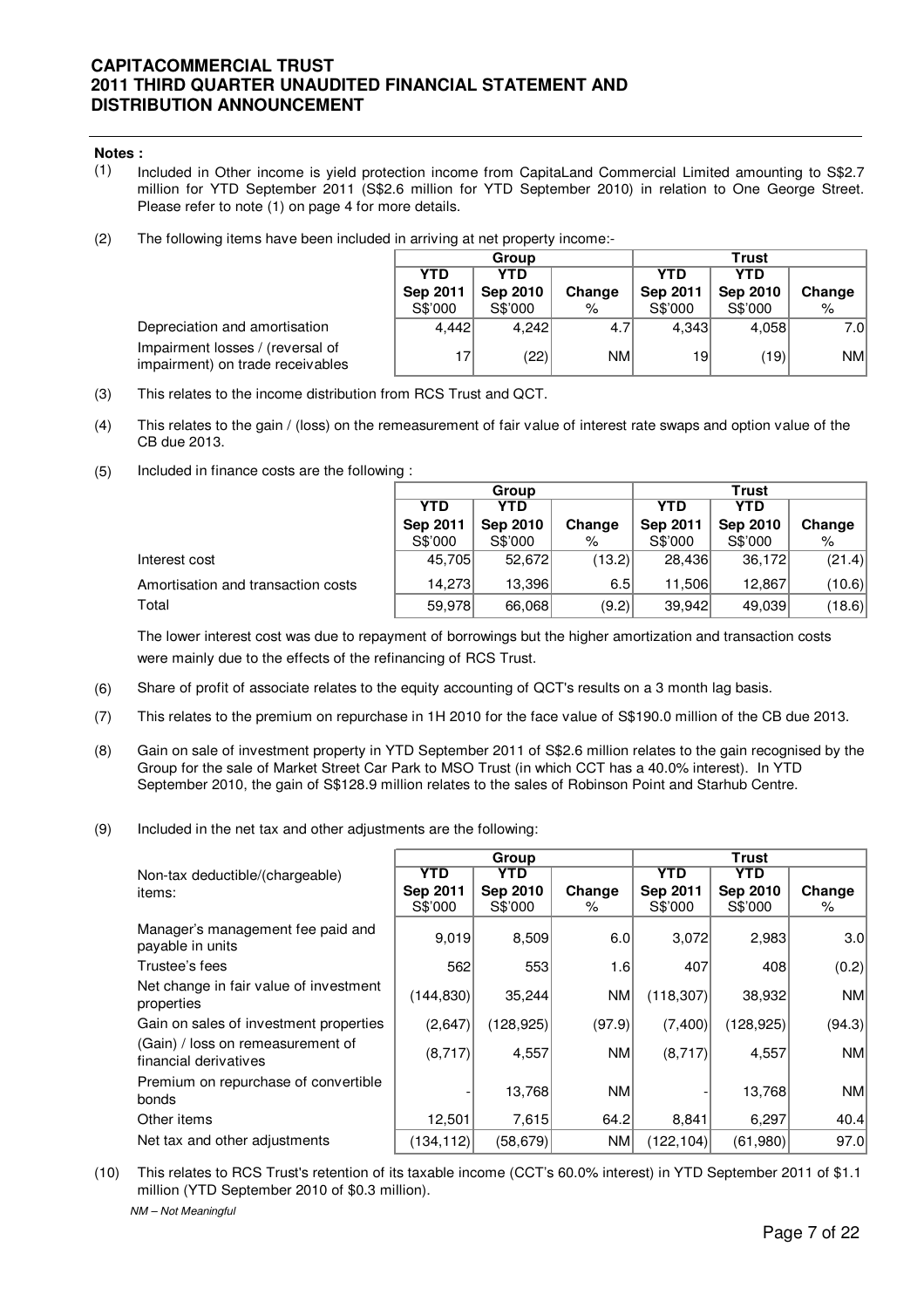# **1(b)(i) Balance Sheet as at 30 September 2011 vs 31 December 2010**

|                                          |             |                     | Group               |                |                          | <b>Trust</b>        |                |  |
|------------------------------------------|-------------|---------------------|---------------------|----------------|--------------------------|---------------------|----------------|--|
|                                          | <b>Note</b> | Sep 2011<br>S\$'000 | Dec 2010<br>S\$'000 | Change<br>$\%$ | Sep 2011<br>S\$'000      | Dec 2010<br>S\$'000 | Change<br>$\%$ |  |
| <b>Non-current assets</b>                |             |                     |                     |                |                          |                     |                |  |
| Plant and equipment                      |             | 942                 | 795                 | 18.5           | 796                      | 547                 | 45.5           |  |
| Investment properties                    | 1           | 5,583,762           | 5,475,400           | 2.0            | 3,943,294                | 3,859,600           | 2.2            |  |
| Investment property under construction   | 2           | 23,296              |                     | <b>NM</b>      |                          |                     |                |  |
| Subsidiary                               | 3           |                     |                     |                |                          |                     |                |  |
| Associate                                | 4           | 64,574              | 67,419              | (4.2)          | 51,479                   | 51,479              |                |  |
| Joint ventures                           | 5           |                     |                     |                | 844,861                  | 816,590             | 3.5            |  |
| Available-for-sale unquoted investment   | 6           | 7,489               | 10,769              | (30.5)         | 7,489                    | 10,769              | (30.5)         |  |
| <b>Total non-current assets</b>          |             | 5,680,063           | 5,554,383           | 2.3            | 4,847,919                | 4,738,985           | 2.3            |  |
| <b>Current assets</b>                    |             |                     |                     |                |                          |                     |                |  |
| Trade and other receivables              | 7           | 6,541               | 5,847               | 11.9           | 30,009                   | 19,730              | 52.1           |  |
| Cash and cash equivalents                |             | 468,092             | 635,937             | (26.4)         | 430,451                  | 619,516             | (30.5)         |  |
| <b>Total current assets</b>              |             | 474,633             | 641,784             | (26.0)         | 460,460                  | 639,246             | (28.0)         |  |
| <b>Total assets</b>                      |             | 6,154,696           | 6,196,167           | (0.7)          | 5,308,379                | 5,378,231           | (1.3)          |  |
| <b>Current liabilities</b>               |             |                     |                     |                |                          |                     |                |  |
| Trade and other payables                 | 8           | 67,125              | 102,595             | (34.6)         | 43,062                   | 79,566              | (45.9)         |  |
| Current portion of security deposits     |             | 13,838              | 19,177              | (27.8)         | 8,873                    | 13,863              | (36.0)         |  |
| Interest-bearing liabilities             | 9           | 568,462             | 676,188             | (15.9)         | 568,462                  | 100,000             | <b>NM</b>      |  |
| Convertible bonds-liability component    | 10          |                     | 183,055             | <b>NM</b>      |                          | 183,055             | <b>NM</b>      |  |
| Convertible bonds-derivative component   | 11          |                     | 5,274               | <b>NM</b>      | $\overline{\phantom{a}}$ | 5,274               | <b>NM</b>      |  |
| Current tax payable                      |             |                     |                     | <b>NM</b>      | $\overline{\phantom{a}}$ |                     |                |  |
| <b>Total current liabilities</b>         |             | 649,425             | 986,290             | (34.2)         | 620,397                  | 381,758             | 62.5           |  |
| <b>Non-current liabilities</b>           |             |                     |                     |                |                          |                     |                |  |
| Non-current portion of security deposits |             | 30,605              | 26,805              | 14.2           | 18,360                   | 14,600              | 25.8           |  |
| Interest-bearing liabilities             | 12          | 712,868             | 685,750             | 4.0            | 120,000                  | 685,750             | (82.5)         |  |
| Convertible bonds-liability component    | 13          | 387,009             | 202,328             | 91.3           | 387,009                  | 202,328             | 91.3           |  |
| Fair value of financial derivatives      | 14          | 17,810              | 21,253              | (16.2)         | 17,810                   | 21,253              | (16.2)         |  |
| <b>Total non-current liabilities</b>     |             | 1,148,292           | 936,136             | 22.7           | 543,179                  | 923,931             | (41.2)         |  |
| <b>Total liabilities</b>                 |             | 1,797,717           | 1,922,426           | (6.5)          | 1,163,576                | 1,305,689           | (10.9)         |  |
| Net assets                               |             | 4,356,979           | 4,273,741           | 1.9            | 4,144,803                | 4,072,542           | 1.8            |  |
| Unitholders' funds                       |             | 4,356,979           | 4,273,741           | 1.9            | 4,144,803                | 4,072,542           | 1.8            |  |
| NM-Not Meaningful                        |             |                     |                     |                |                          |                     |                |  |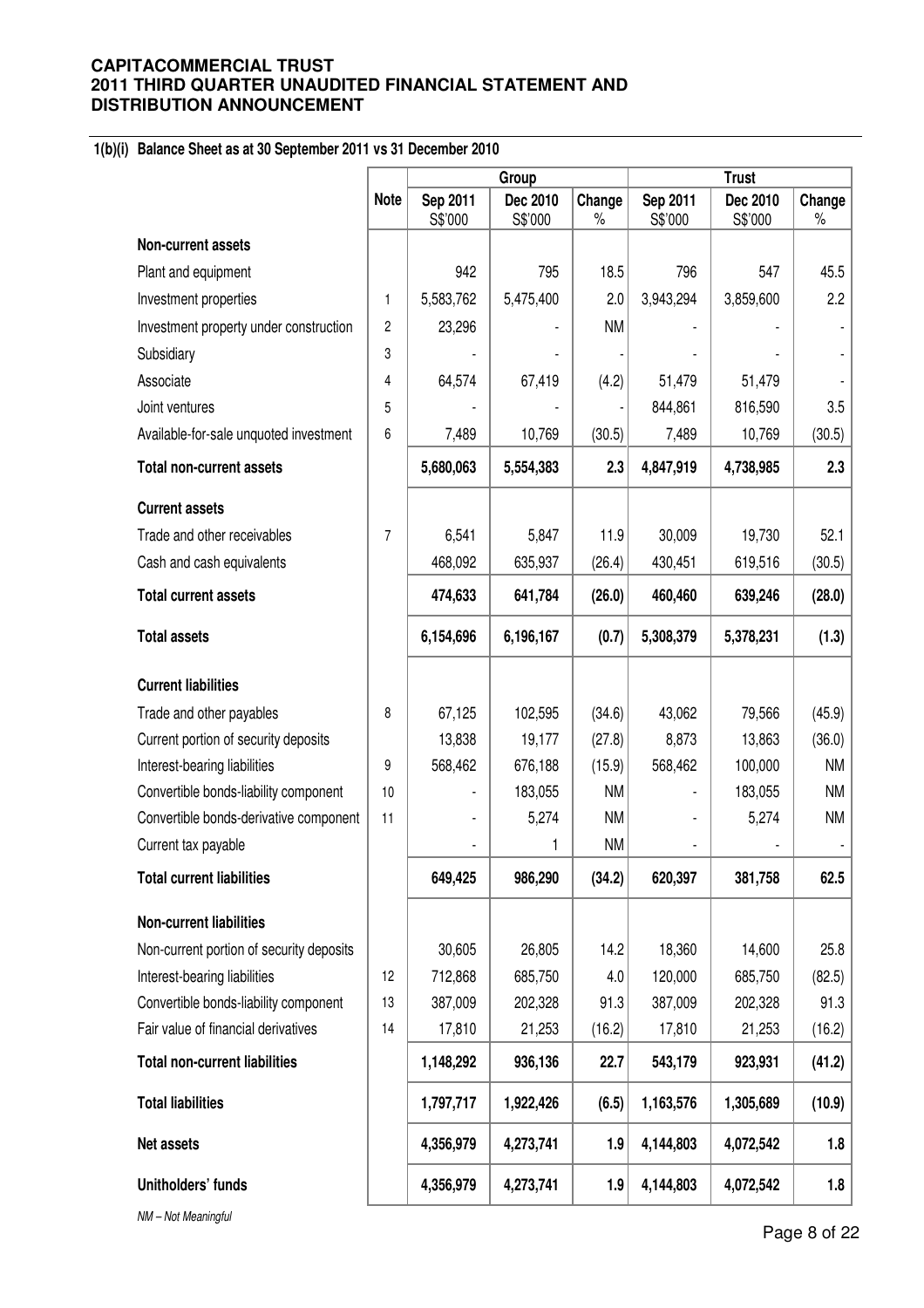#### **Notes :**

- (1) The increase in Investment properties was due to the increase in property values as at 30 June 2011, offset partially by the decrease due to the sale of Market Street Car Park to MSO Trust for redevelopment which was reclassified as "Investment property under construction" (refer to note 2) .
- (2) Investment property under construction refers to CCT's 40.0% interest in MSO Trust, a sub-trust holding Market Street Car Park for redevelopment.
- (3) This relates to the 100.0% investment in CCT MTN Pte. Ltd. of \$1.
- (4) This relates to the 30.0% investment in QCT. QCT is a Malaysia-listed real estate investment trust focused on acquiring and investing in commercial properties in Malaysia.
- (5) This relates to the 60.0% equity interest in RCS Trust of S\$822.5 million and 40.0% equity interest in MSO Trust of S\$22.4 million.
- (6) This relates to the investment in MCDF. MCDF is an investment fund which invests in real estate development properties primarily in Kuala Lumpur and the Klang Valley. MCDF returned capital of US\$2.2 million to CCT during the 9 months ended 30 September 2011, resulting in reduction in the values for the available-for-sale unquoted investment.
- (7) Included in Trade and other receivables of the Trust as at 30 September 2011 is an amount of S\$10.0 million due from MSO Trust being CCT's 40.0% share of the shareholders' loans advanced to MSO Trust.
- (8) The decrease in Trade and other payables was due mainly to the payment of GST collected in relation to the sale of Starhub Centre in 1Q 2011.
- (9) Movement in interest-bearing liabilities under Current liabilities was due mainly to:
	- a) Repayment of S\$100.0 million fixed rate notes in January 2011;
	- b) Secured long term borrowings of S\$570.0 million, due in March 2012, have been reclassified from Non-current liabilities to Current liabilities; and
	- c) RCS Trust secured term loans of S\$866.0 million (CCT's 60.0 % interest is S\$519.6 million) and S\$98.0 million of revolving credit facility (CCT's 60.0 % interest is S\$58.8 million) was refinanced on 21 June 2011.
- (10) Convertible bonds-liability component as at 31 December 2010 relates to the outstanding amount of CB due 2013, with a put option on 6 May 2011. Bondholders of CB due 2013 exercised the put option on 6 May 2011 for S\$6.25 million and CCT redeemed the CB due 2013 with cash. The remaining face value of S\$173.8 million CB due 2013 has been consequently reclassified to Non-current liabilities.
- (11) This relates to the fair value of the embedded option of the CB due 2013 as at 31 December 2010.
- (12) Interest-bearing liabilities under Non-Current liabilities as at 30 September 2011 comprised of :
	- a) Secured term loans by RCS Trust of gross borrowings of S\$1,000.0 million (CCT's 60% interest is S\$600.0 million); and
	- b) Fixed rate notes of S\$70.0 million and S\$50.0 million.
- (13) The movement in the Convertible bonds-liability component is due to the reclassification of the outstanding face value of S\$173.8 million CB due 2013 from Current liabilities (as mentioned in Note 10 above) and a reduction of the CB due 2015 from face value of S\$225.0 million to S\$224.5 million following the conversion of S\$0.5 million in aggregate principal amount of the convertible bonds by holders.
- (14) This relates to the fair value of the interest rate swaps.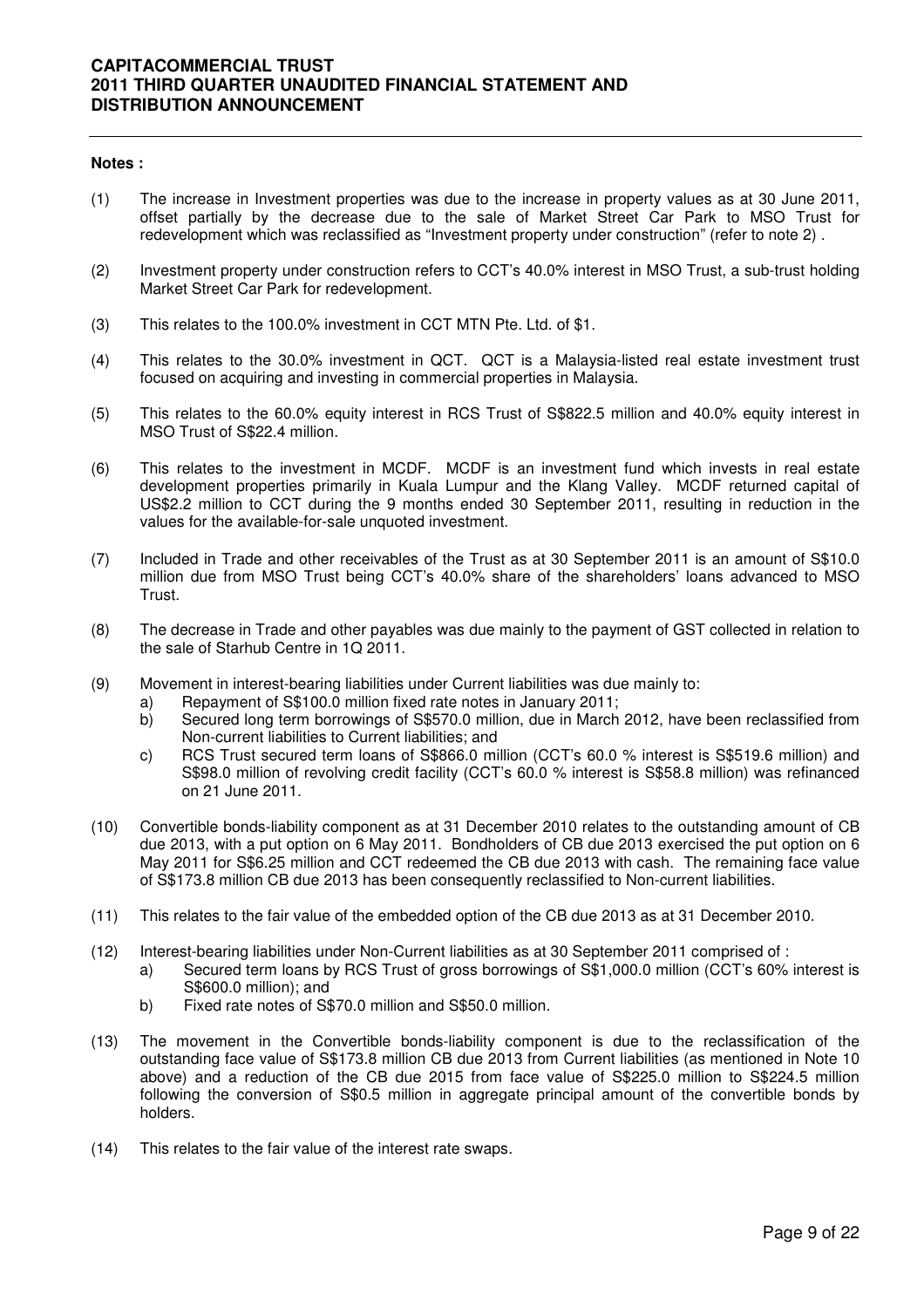#### **1(b)(ii) Aggregate amount of borrowings (including debt securities)**

|                                                   |                          | Group     |               | <b>Trust</b>    |                          |           |  |
|---------------------------------------------------|--------------------------|-----------|---------------|-----------------|--------------------------|-----------|--|
|                                                   | Sep 2011                 | Dec 2010  | Change        | <b>Sep 2011</b> | Dec 2010                 | Change    |  |
|                                                   | S\$'000                  | S\$'000   | $\frac{9}{6}$ | S\$'000         | S\$'000                  | $\%$      |  |
| <b>Secured borrowings</b>                         |                          |           |               |                 |                          |           |  |
| Amount repayable after one year                   | 600,000                  | 570,000   | 5.3           |                 | 570,000                  | <b>NM</b> |  |
| Less: Unamortised portion of<br>transaction costs | (7, 132)                 | (4,250)   | 67.8          |                 | (4,250)                  | <b>NM</b> |  |
|                                                   | 592,868                  | 565,750   | 4.8           |                 | 565,750                  | NM        |  |
| Amount repayable within one year                  | 570,000                  | 576,600   | (1.1)         | 570,000         |                          | <b>NM</b> |  |
| Less: Unamortised portion of<br>transaction costs | (1,538)                  | (412)     | <b>NM</b>     | (1,538)         | $\overline{\phantom{a}}$ | <b>NM</b> |  |
|                                                   | 568,462                  | 576,188   | (1.3)         | 568,462         |                          | NM        |  |
| <b>Total</b>                                      | 1,161,330                | 1,141,938 | 1.7           | 568,462         | 565,750                  | 0.5       |  |
| <b>Unsecured borrowings</b>                       |                          |           |               |                 |                          |           |  |
| Amount repayable after one year                   | 511,153                  | 326,111   | 56.7          | 511,153         | 326,111                  | 56.7      |  |
| Less: Unamortised portion of<br>transaction costs | (4, 144)                 | (3,783)   | 9.5           | (4, 144)        | (3,783)                  | 9.5       |  |
|                                                   | 507,009                  | 322,328   | 57.3          | 507,009         | 322,328                  | 57.3      |  |
| Amount repayable within one year                  |                          | 284,619   | <b>NM</b>     |                 | 284.619                  | <b>NM</b> |  |
| Less: Unamortised portion of<br>transaction costs |                          | (1, 564)  | <b>NM</b>     |                 | (1, 564)                 | NM        |  |
|                                                   | $\overline{\phantom{a}}$ | 283,055   | <b>NM</b>     |                 | 283,055                  | NM        |  |
| <b>Total</b>                                      | 507,009                  | 605,383   | (16.2)        | 507,009         | 605,383                  | (16.2)    |  |
| <b>Total borrowings</b>                           | 1,668,339                | 1,747,321 | (4.5)         | 1,075,471       | 1,171,133                | (8.2)     |  |

NM - Not Meaningful

#### **Details of any collaterals**

- (1) As security for the secured term loans of S\$570.0 million, CCT has granted in favour of the lenders the following:
	- (i) a mortgage over Capital Tower;
	- (ii) an assignment of the insurance policies relating to Capital Tower;
	- (iii) an assignment of all the rights, benefit, title and interest of CCT in relation to Property Sale Agreements and Tenancy Agreements (including Net Sale Proceeds and Rental Proceeds) and the Accounts relating to Capital Tower; and
	- (iv) a fixed and floating charge over all assets in connection with Capital Tower.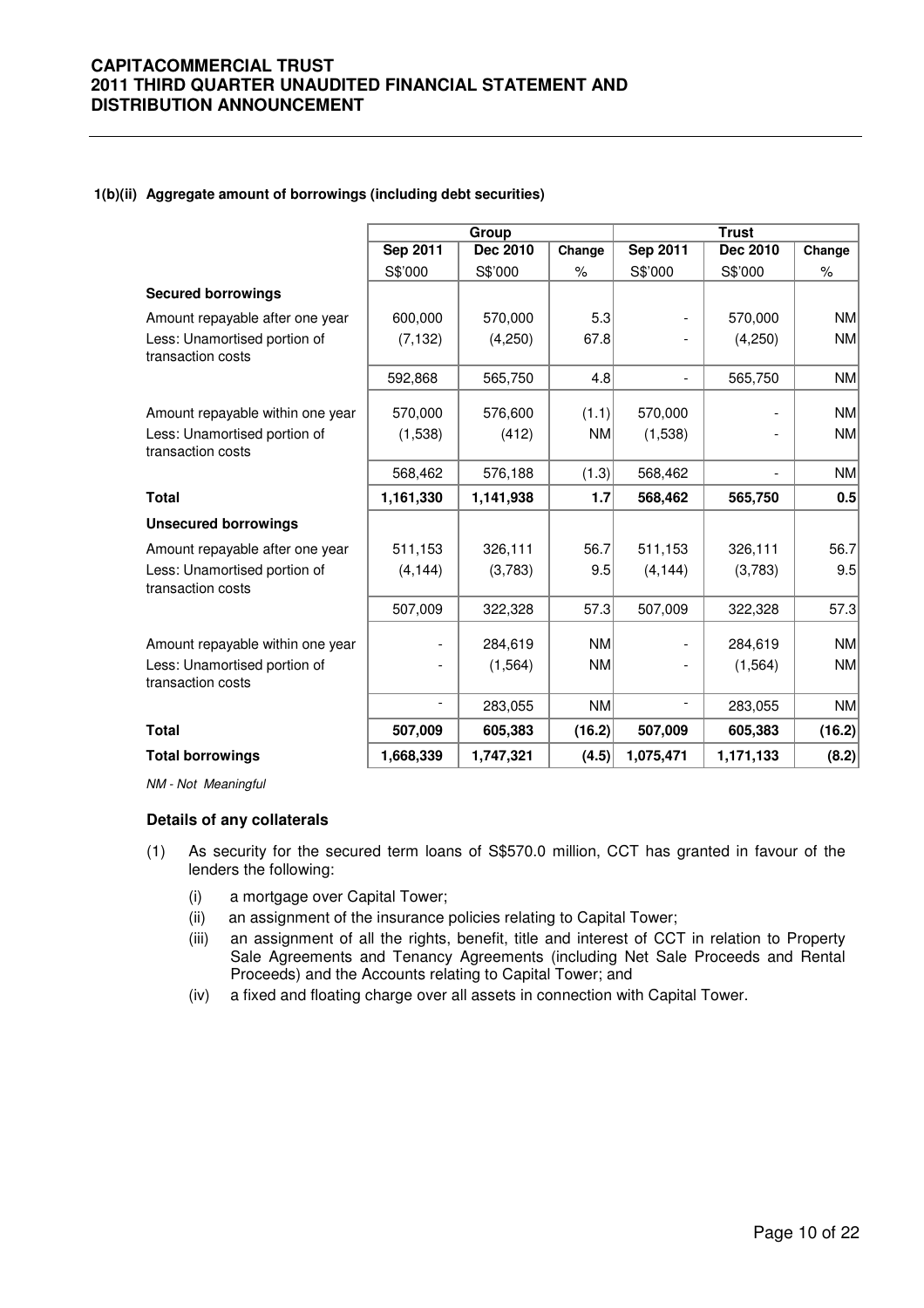#### **Details of any collateral at RCS Trust**

- (2) As security for the secured term loans of S\$1,000.0 million (CCT's 60.0 % interest is S\$600.0 million), RCS Trust has granted in favour of the lender the following:
	- (i) a mortgage over RCS;
	- (ii) an assignment of the insurance policies relating to RCS;
	- (iii) an assignment of the agreements relating to the management of RCS;
	- (iv) an assignment and charge of the rental proceeds and tenancy agreements of units in RCS; and
	- (v) a charge creating a fixed and floating charge over certain assets of RCS.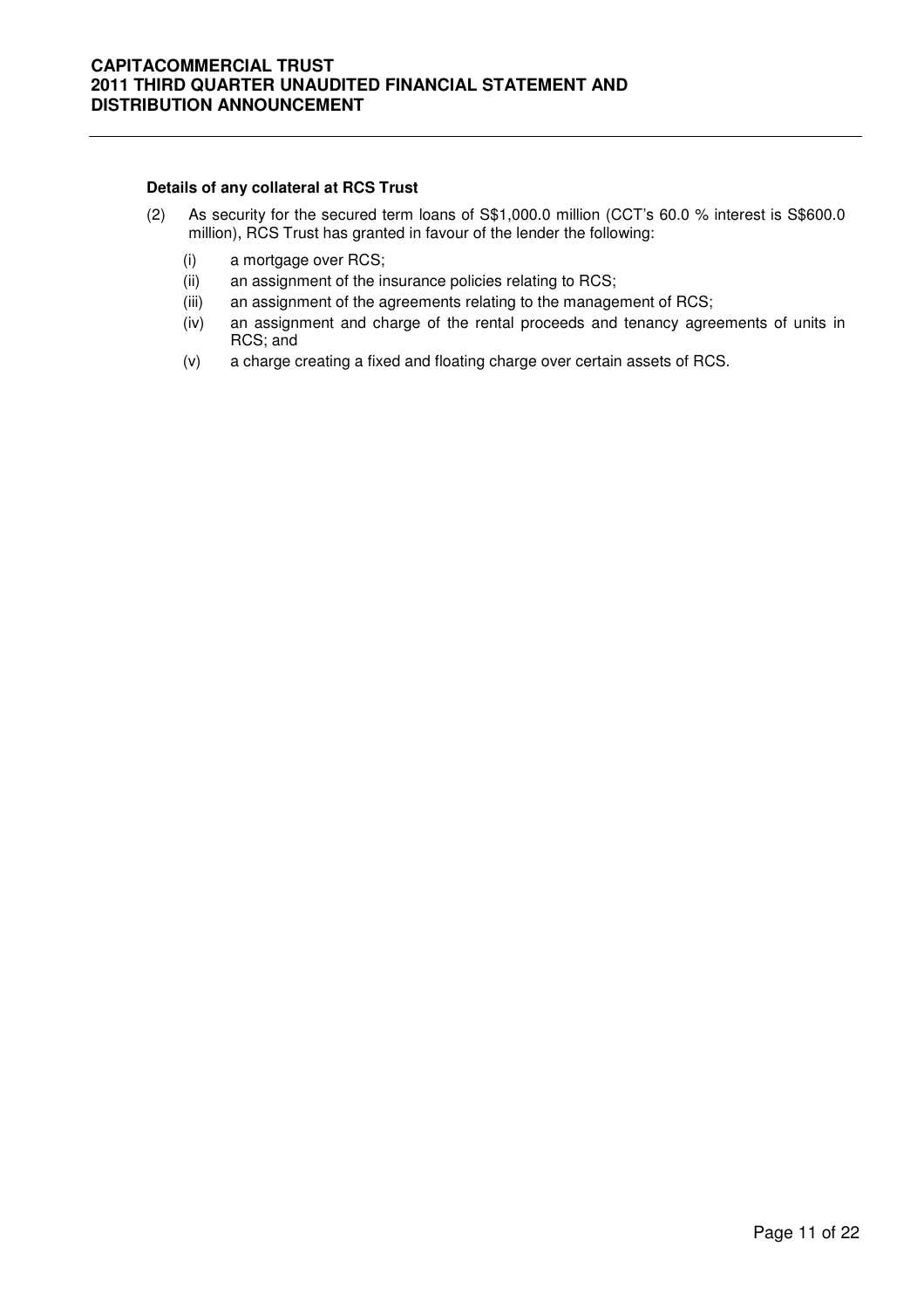**1(c)(i) Cash flow statement (3Q 2011 vs 3Q 2010)** 

|                                                              |             | Group              |                    |  |  |
|--------------------------------------------------------------|-------------|--------------------|--------------------|--|--|
|                                                              | <b>Note</b> | 3Q 2011<br>S\$'000 | 3Q 2010<br>S\$'000 |  |  |
| <b>Operating activities</b>                                  |             |                    |                    |  |  |
| Total return for the period before tax                       |             | 52,871             | 159,343            |  |  |
| <b>Adjustments for</b>                                       |             |                    |                    |  |  |
| Share of profit of associate                                 |             | (1, 174)           | (1,265)            |  |  |
| Amortisation of lease incentives                             |             | 1,254              | 1,372              |  |  |
| Finance costs                                                |             | 19,871             | 21,085             |  |  |
| Depreciation of plant and equipment                          |             | 106                | 159                |  |  |
| Loss on disposal of plant and equipment                      |             | 24                 |                    |  |  |
| Reversal of impairment losses on trade receivables           |             |                    | (17)               |  |  |
| Finance income                                               |             | (468)              | (408)              |  |  |
| (Gain) / loss on remeasurement of financial derivatives      |             | (3,975)            | 1,409              |  |  |
| Manager's management fees paid and payable in units          |             | 3,054              | 2,825              |  |  |
| Gain on sale of investment property                          |             | (2,647)            | (109, 336)         |  |  |
| Foreign exchange loss                                        |             | 272                | 192                |  |  |
| Operating income before working capital changes              |             | 69,188             | 75,359             |  |  |
| <b>Changes in working capital</b>                            |             |                    |                    |  |  |
| Trade and other receivables                                  |             | 1,517              | 1,182              |  |  |
| Trade and other payables                                     |             | (5, 454)           | 25,023             |  |  |
| Security deposits                                            |             | (2, 383)           | (3,062)            |  |  |
| Cash generated from operating activities                     |             | 62,868             | 98,502             |  |  |
| Income tax paid                                              |             |                    |                    |  |  |
| Net cash from operating activities                           |             | 62,868             | 98,502             |  |  |
| <b>Investing activities</b>                                  |             |                    |                    |  |  |
| Capital expenditure on investment properties                 |             | (2,869)            | (5,810)            |  |  |
| Purchase of plant and equipment                              |             | (8)                | (29)               |  |  |
| Capital redemption by available-for-sale unquoted investment |             | 417                |                    |  |  |
| Distributions from associate                                 |             | 1,710              | 1,753              |  |  |
| Interest received                                            |             | 443                | 405                |  |  |
| Net proceeds from sale of investment property                |             | 33,600             | 376,037            |  |  |
| Net cash from investing activities                           |             | 33,293             | 372,356            |  |  |
| <b>Financing activities</b>                                  |             |                    |                    |  |  |
| Interest paid                                                |             | (13,691)           | (17, 134)          |  |  |
| Payment of borrowing transaction costs                       |             | (60)               | (279)              |  |  |
| Distribution to unitholders                                  |             | (106, 608)         | (109, 940)         |  |  |
| Repayment of interest-bearing liabilities                    |             |                    | (85,000)           |  |  |
| Proceeds from interest-bearing liabilities                   | 1           | 21,600             | 8,400              |  |  |
| Net cash used in financing activities                        |             | (98, 759)          | (203, 953)         |  |  |
| Net (decrease) / increase in cash and cash equivalents       |             | (2,598)            | 266,905            |  |  |
| Cash and cash equivalents at beginning of period             |             | 470,690            | 464,031            |  |  |
| Cash and cash equivalents at end of period                   |             | 468,092            | 730,936            |  |  |

#### **Note:**

(1) This relates to proceeds from the secured term loans of S\$36.0 million (CCT's 60.0% interest is S\$21.6 million) that is drawn down by RCS Trust in 3Q 2011.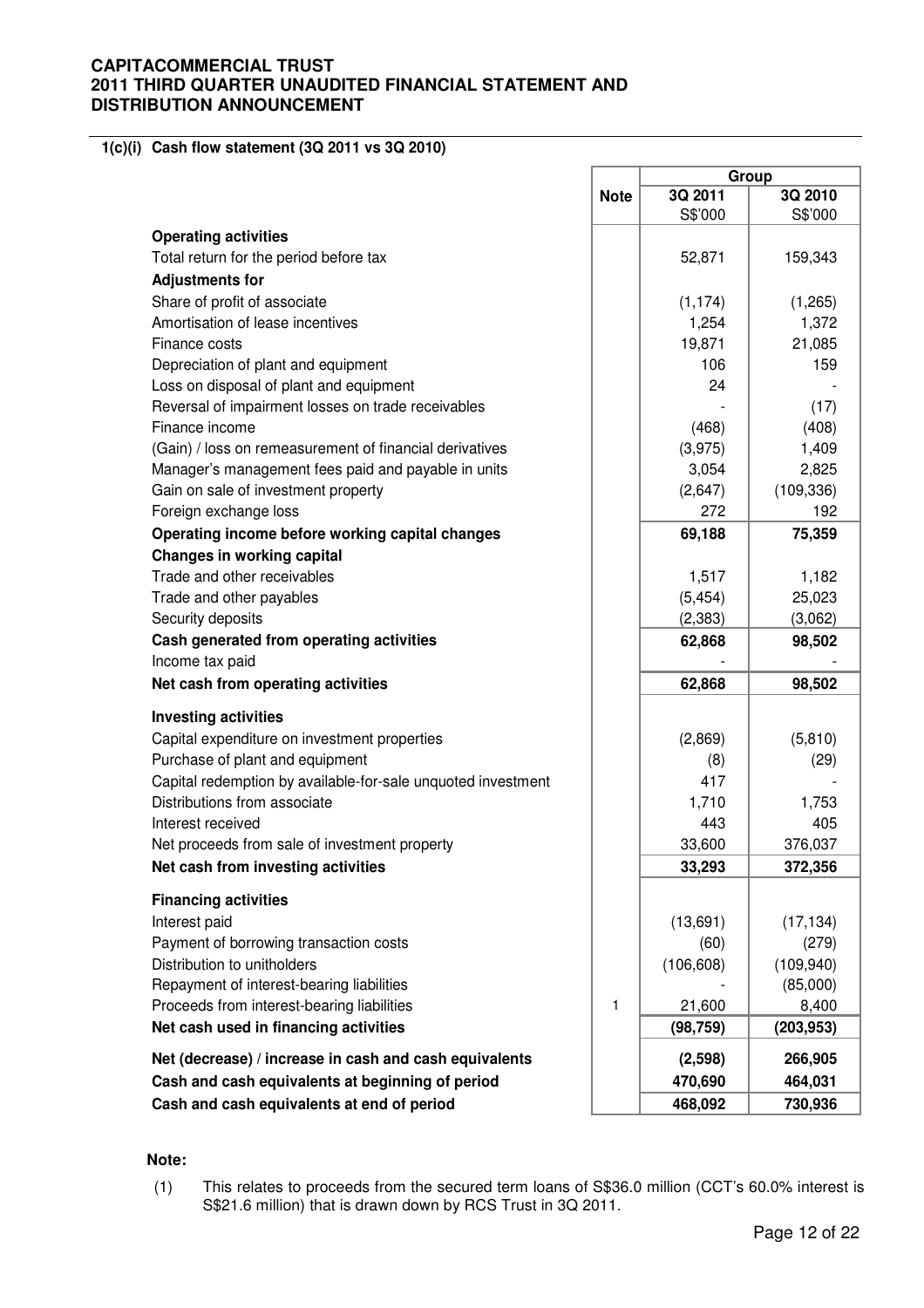#### **1(c)(ii) Cash flow statement (YTD September 2011 vs YTD September 2010)**

|                                                                   |                | Group        |              |
|-------------------------------------------------------------------|----------------|--------------|--------------|
|                                                                   | <b>Note</b>    | YTD Sep 2011 | YTD Sep 2010 |
|                                                                   |                | S\$'000      | S\$'000      |
| <b>Operating activities</b>                                       |                |              |              |
| Total return for the year before tax                              |                | 293,552      | 225,230      |
| <b>Adjustments for</b>                                            |                |              |              |
| Share of profit of associate                                      |                | (3,205)      | (3,207)      |
| Impairment / (reversal of impairment) losses on trade receivables |                | 17           | (22)         |
| Amortisation of lease incentives                                  |                | 4,002        | 3,665        |
| Finance costs                                                     |                | 59,978       | 66,068       |
| Depreciation of plant and equipment                               |                | 440          | 577          |
| Loss on disposal of plant and equipment                           |                | 23           |              |
| Foreign exchange loss                                             |                | 894          | 430          |
| Finance income                                                    |                | (1,253)      | (852)        |
| (Gain) / loss on remeasurement of financial derivatives           |                | (8,717)      | 4,557        |
| Premium on repurchase of convertible bonds                        |                |              | 13,768       |
| Manager's management fees paid and payable in units               |                | 9,019        | 8,509        |
| Net change in fair value of investment properties                 |                | (144, 830)   | 35,244       |
| Gain on sale of investment properties                             |                | (2,647)      | (128, 925)   |
| Operating income before working capital changes                   |                | 207,273      | 225,042      |
| <b>Changes in working capital</b>                                 |                |              |              |
| Trade and other receivables                                       |                | (4,682)      | 1,276        |
| Trade and other payables                                          |                | (35,588)     | 28,270       |
| Security deposits                                                 |                | (1,539)      | (4,001)      |
| Cash generated from operations                                    |                | 165,464      | 250,587      |
| Income tax paid                                                   |                |              | (344)        |
| Net cash generated from operating activities                      |                | 165,464      | 250,243      |
| <b>Investing activities</b>                                       |                |              |              |
| Capital expenditure on investment properties                      |                | (17, 758)    | (15, 353)    |
| Purchase of plant and equipment                                   |                | (635)        | (75)         |
| Capital redemption by available-for-sale unquoted investment      |                | 2,769        | 1,257        |
| Interest received                                                 |                | 1,223        | 843          |
| Distributions from associate                                      |                | 3,553        | 3,456        |
| Net proceeds from sales of investment properties                  |                | 33,600       | 578,125      |
| Net cash from investing activities                                |                | 22,752       | 568,253      |
|                                                                   |                |              |              |
| <b>Financing activities</b>                                       |                |              |              |
| Interest paid                                                     |                | (45,706)     | (52, 657)    |
| Payment of borrowing transaction costs                            |                | (9, 557)     | (4, 518)     |
| Distribution to unitholders                                       |                | (217, 564)   | (214, 899)   |
| Redemption / Repurchase of convertible bonds                      | 1              | (6,634)      | (202, 344)   |
| Proceeds from issuance of convertible bonds                       |                |              | 225,000      |
| Repayment of interest-bearing liabilities                         | $\overline{c}$ | (678, 400)   | (235,000)    |
| Proceeds from interest-bearing liabilities                        | 3              | 601,800      | 84,400       |
| Net cash used in financing activities                             |                | (356,061)    | (400, 018)   |
| Net (decrease) / increase in cash and cash equivalents            |                | (167, 845)   | 418,478      |
| Cash and cash equivalents at beginning of period                  |                | 635,937      | 312,458      |
| Cash and cash equivalents at end of period                        |                | 468,092      | 730,936      |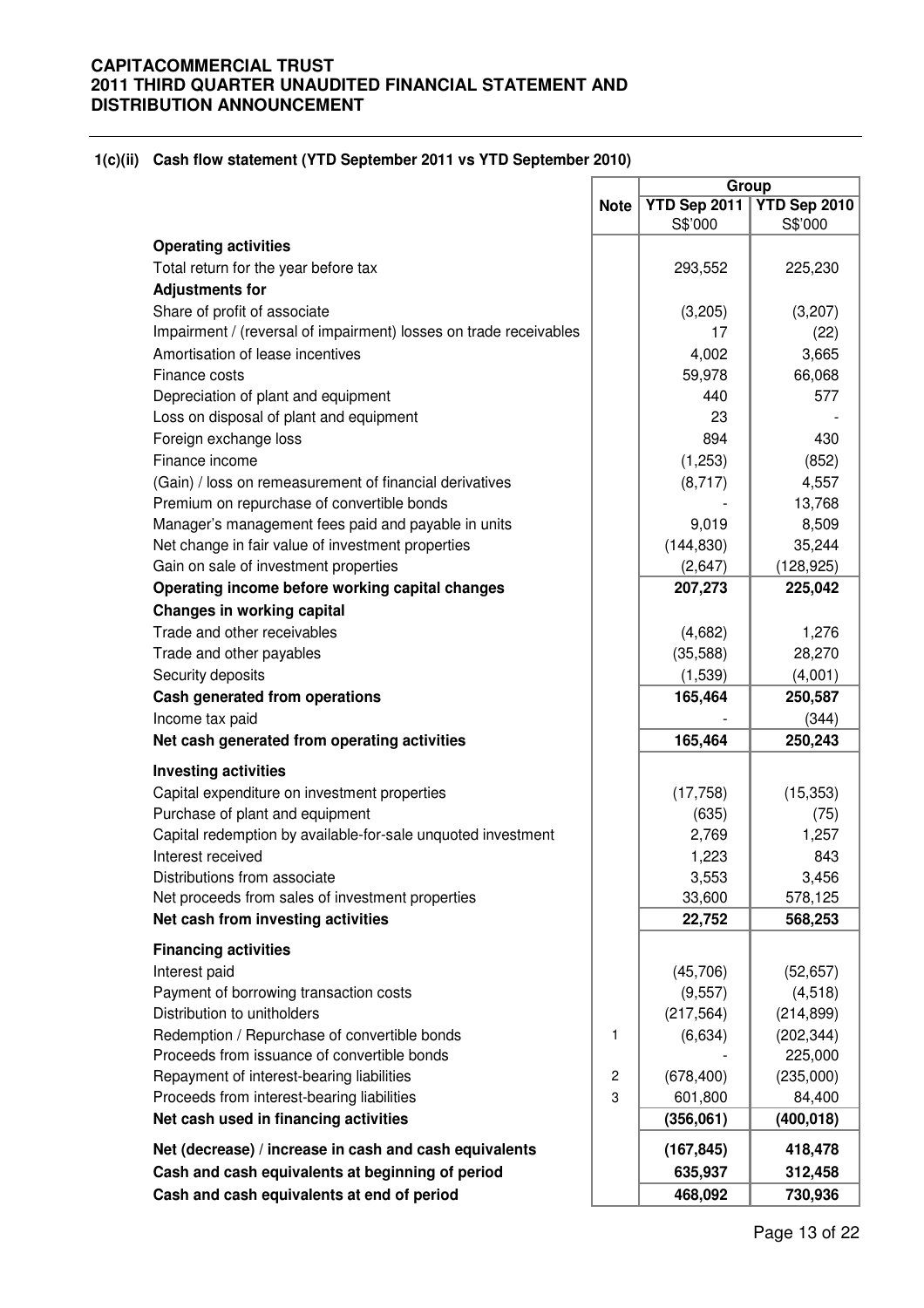#### **Notes:**

- (1) Redemption of convertible bonds in YTD September 2011 relates to the redemption of CB due 2013 of face value of S\$6.25 million, whereby the bondholders exercised the put option on 6 May 2011 at the put price of 1.0615. In YTD September 2010, repurchase of convertible bonds relates to repurchase of CB due 2013 of face value of S\$190.0 million at a premium.
- (2) Repayment of interest bearing loans in YTD September 2011 relates to the repayment by CCT of S\$100.0 million fixed rate notes and repayment by RCS Trust of secured term loans of S\$866.0 million (CCT's 60.0 % interest is S\$519.6 million) and S\$98.0 million (CCT's 60.0% interest is S\$58.8 million) of the revolving credit facility.
- (3) This relates to the draw down by RCS Trust of S\$3.0 million from the revolving credit facility (CCT's 60.0% interest is S\$1.8 million) and S\$1,000.0 million from the secured term loans (CCT's 60.0% interest is S\$600.0 million).

#### **1(d)(i) Statement of changes in unitholders' funds (3Q 2011 vs 3Q 2010)**

|                                                                              |            | Group      | <b>Trust</b> |            |
|------------------------------------------------------------------------------|------------|------------|--------------|------------|
|                                                                              | 3Q 2011    | 3Q 2010    | 3Q 2011      | 3Q 2010    |
|                                                                              | S\$'000    | S\$'000    | S\$'000      | S\$'000    |
| Net assets at beginning of period                                            | 4,409,020  | 3,947,829  | 4,194,878    | 3,802,416  |
| <b>Operations</b><br>Net increase in net assets resulting from<br>operations | 52,871     | 159,343    | 53,535       | 162,428    |
| Unitholders' transactions<br>Creation of new units:                          |            |            |              |            |
| - Manager's management fee paid in Units                                     | 2,998      | 2,865      | 2,998        | 2,865      |
| Distributions to unitholders                                                 | (106, 608) | (109, 940) | (106, 608)   | (109, 940) |
| Net decrease in net assets resulting from<br>unitholders' transactions       | (103, 610) | (107, 075) | (103, 610)   | (107, 075) |
| <b>Movement in reserves</b>                                                  |            |            |              |            |
| <b>Translation reserves</b>                                                  | (1, 302)   | 311        |              |            |
| Capital reserves                                                             |            | (467)      |              | (467)      |
| Net decrease in net assets resulting from<br>movement in reserves            | (1, 302)   | (156)      |              | (467)      |
| Total (decrease) / increase in net assets                                    | (52,041)   | 52,112     | (50,075)     | 54,886     |
| Net assets at end of period                                                  | 4,356,979  | 3,999,941  | 4,144,803    | 3,857,302  |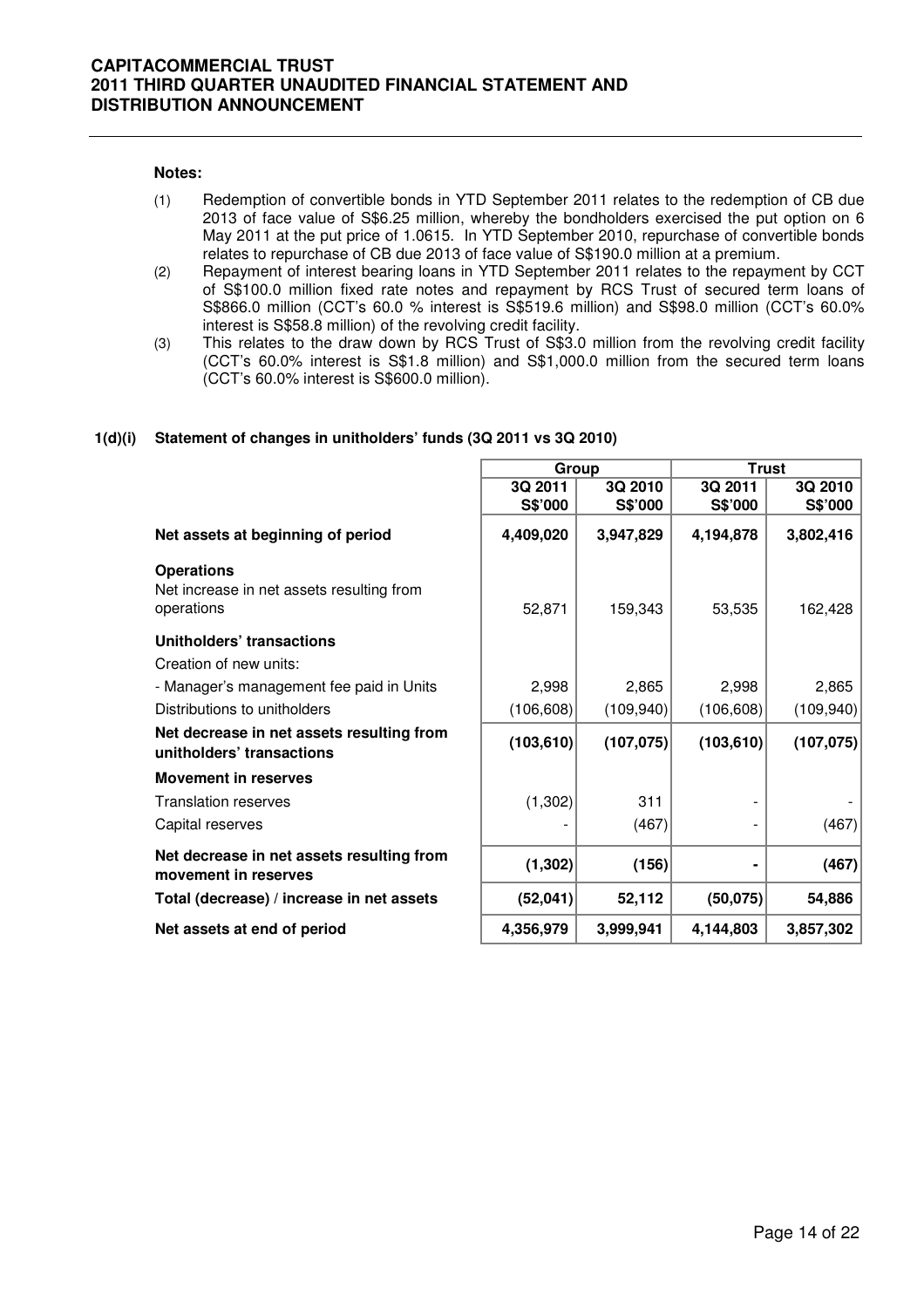|  |  | 1(d)(ii) Statement of changes in unitholders' funds (YTD September 2011 vs YTD September 2010) |  |  |
|--|--|------------------------------------------------------------------------------------------------|--|--|
|--|--|------------------------------------------------------------------------------------------------|--|--|

|                                                                                | Group        |              | <b>Trust</b> |              |
|--------------------------------------------------------------------------------|--------------|--------------|--------------|--------------|
|                                                                                | YTD Sep 2011 | YTD Sep 2010 | YTD Sep 2011 | YTD Sep 2010 |
|                                                                                | S\$'000      | S\$'000      | S\$'000      | S\$'000      |
| Balance as at beginning of period                                              | 4,273,741    | 3,956,409    | 4,072,542    | 3,814,285    |
| <b>Operations</b>                                                              |              |              |              |              |
| Net increase in net assets resulting from<br>operations                        | 293,552      | 225,225      | 280,464      | 228,226      |
| Unitholders' transactions                                                      |              |              |              |              |
| Creation of new units:                                                         |              |              |              |              |
| - Manager's management fee paid in Units                                       | 8,908        | 8,557        | 8,908        | 8,557        |
| - Conversion of convertible bonds                                              | 502          |              | 502          |              |
| Distributions to unitholders                                                   | (217, 564)   | (214, 899)   | (217, 564)   | (214, 899)   |
| Net decrease in net assets resulting from<br>unitholders' transactions         | (208, 154)   | (206, 342)   | (208, 154)   | (206, 342)   |
| <b>Movement in reserves</b>                                                    |              |              |              |              |
| <b>Translation reserve</b>                                                     | (2, 111)     | 3,516        |              |              |
| Capital reserves                                                               | (49)         | 21,133       | (49)         | 21,133       |
| Net (decrease) / increase in net assets<br>resulting from movement in reserves | (2, 160)     | 24,649       | (49)         | 21,133       |
| Total increase in net assets                                                   | 83,238       | 43,532       | 72,261       | 43,017       |
| Balance as at end of period                                                    | 4,356,979    | 3,999,941    | 4,144,803    | 3,857,302    |

#### **Convertible Bonds**

CCT has the following Convertible Bonds outstanding as at 30 September 2011:

| <b>Principal Amount Outstanding</b>                  | <b>Maturity Date</b> | <b>Conversion Price</b><br>per Unit as at<br>30 September 2011 |
|------------------------------------------------------|----------------------|----------------------------------------------------------------|
| <b>CB due 2013</b><br>\$173.8 million 2.0 per cent.  | 6 May 2013           | 1.7778                                                         |
| <b>CB due 2015</b><br>S\$224.5 million 2.7 per cent. | 21 April 2015        | 1.3168                                                         |

 Assuming all the Convertible Bonds are fully converted based on the conversion price, the number of new units to be issued would be 268,222,217, representing 9.5% of the total number of CCT units in issue as at 30 September 2011 (2,829,871,567 Units). This is against 267,177,937 Units (CB due 2013 at the conversion price of S\$1.7778 per unit and CB due 2015 at the conversion price of S\$1.356 per unit as at 30 September 2010), representing 9.5% of the total number of CCT units in issue as at 30 September 2010 ( 2,821,356,516 Units).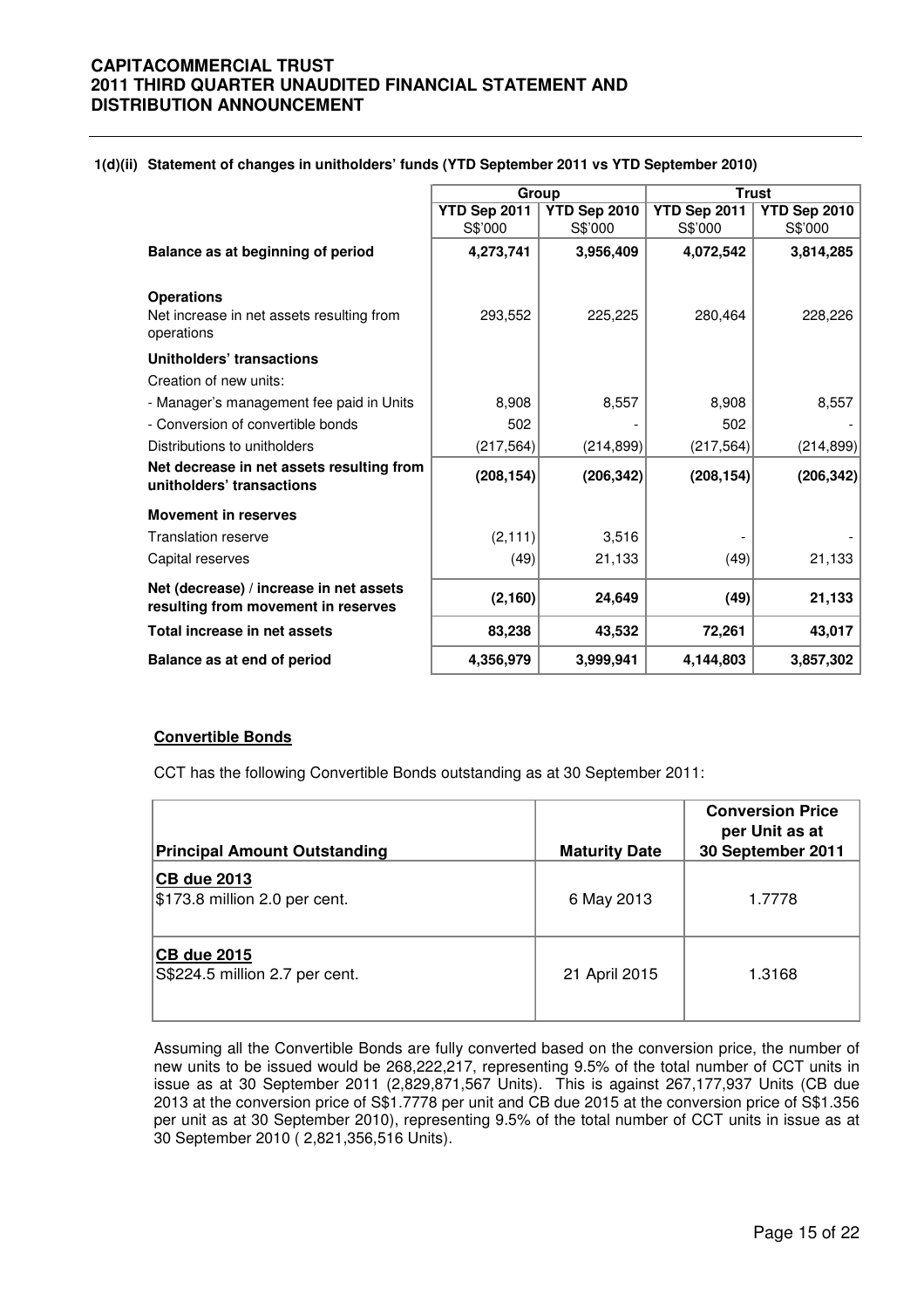## **1(e)(i) Details of any change in the units (3Q 2011 vs 3Q 2010)**

|                                                                                                                           | <b>Group and Trust</b>  |                  |  |
|---------------------------------------------------------------------------------------------------------------------------|-------------------------|------------------|--|
|                                                                                                                           | <b>3Q 2011</b><br>Units | 3Q 2010<br>Units |  |
| Units in issue as at beginning of period<br>Issue of new Units:                                                           | 2,827,800,248           | 2,818,970,812    |  |
| - in settlement of the manager's management fee in relation<br>to CCT's 60.0 % interest in Raffles City through RCS Trust | 1,368,227               | 1,532,079        |  |
| - in settlement of the manager's management fees in<br>relation to Wilkie Edge and One George Street                      | 703,092                 | 853,625          |  |
| Units in issue as at end of period                                                                                        | 2,829,871,567           | 2,821,356,516    |  |

# **1(e)(ii) Details of any change in the units (YTD September 2011 vs YTD September 2010)**

|                                                                                                                                     | <b>Group and Trust</b> |                       |  |
|-------------------------------------------------------------------------------------------------------------------------------------|------------------------|-----------------------|--|
|                                                                                                                                     | YTD Sep 2011<br>Units  | YTD Sep 2010<br>Units |  |
| Balance as at beginning of period                                                                                                   | 2,823,308,500          | 2,813,915,220         |  |
| Issue of new Units:                                                                                                                 |                        |                       |  |
| - in settlement of the manager's management fee in<br>relation to CCT's 60.0 % interest in Raffles City through<br><b>RCS Trust</b> | 4,075,008              | 4,814,751             |  |
| - in settlement of the manager's management fee in<br>relation to Wilkie Edge and One George Street                                 | 2,108,351              | 2,626,545             |  |
| - conversion of convertible bonds                                                                                                   | 379.708                |                       |  |
| <b>Issued Units as at end of period</b>                                                                                             | 2,829,871,567          | 2,821,356,516         |  |

#### **2 Whether the figures have been audited, or reviewed and in accordance with which standard (e.g. The Singapore Standard on Auditing 910 (Engagement to Review Financial Statements), or an equivalent standard)**

The figures have not been audited nor reviewed by our auditors.

#### **3 Where the figures have been audited or reviewed, the auditor's report (including any qualifications or emphasis of matter)**

Not applicable.

#### **4 Whether the same accounting policies and methods of computation as in the issuer's most recent audited annual financial statements have been complied**

The accounting policies and methods of computation applied in the financial statements for the current reporting period are consistent with the audited financial statements for the year ended 31 December 2010.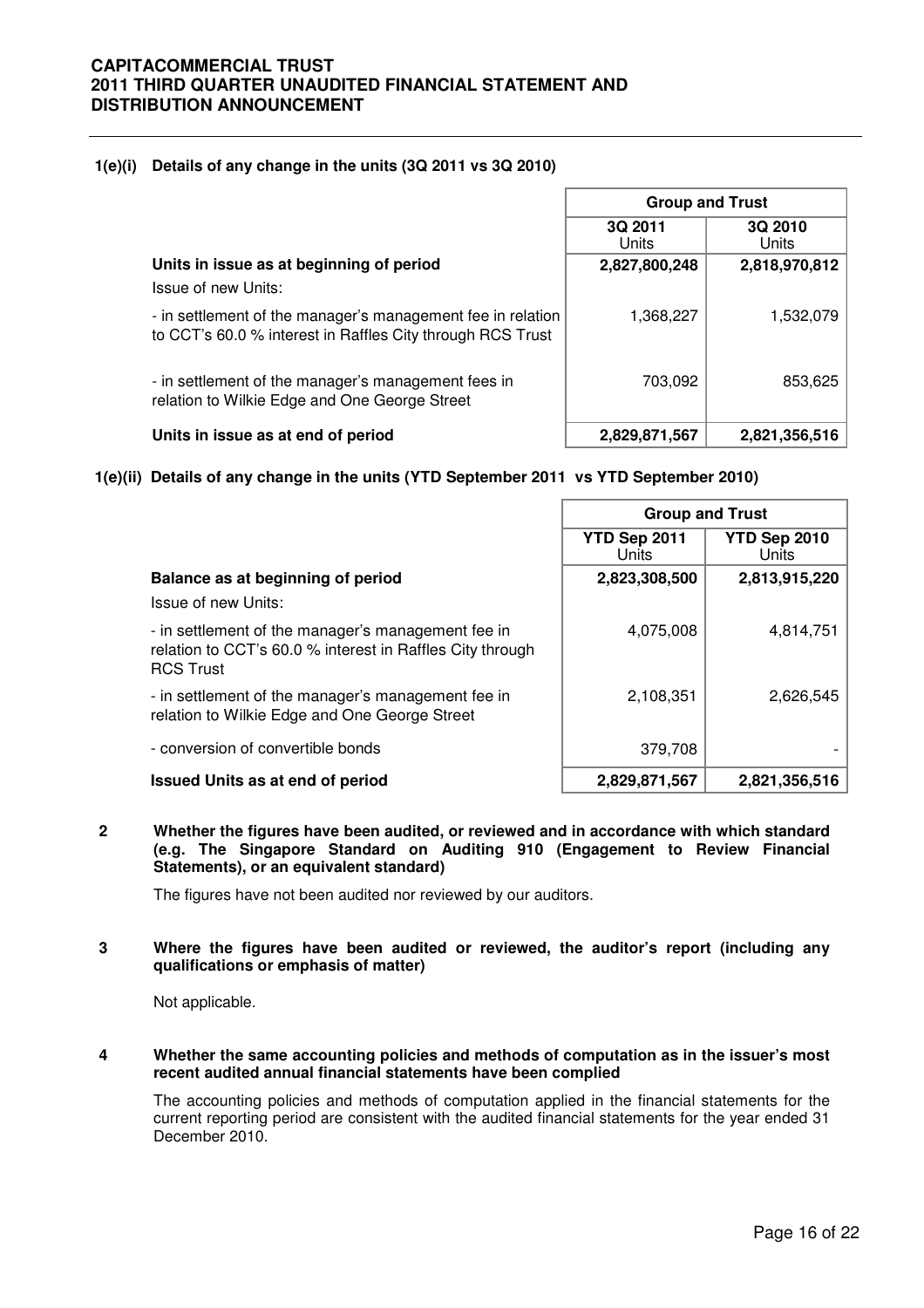**5 If there are any changes in the accounting policies and methods of computation, including any required by an accounting standard, what has changed, as well as the reasons for, and the effect of, the change** 

Nil.

**6 Earnings per unit ("EPU") and distribution per unit ("DPU") for the financial period**

# **EPU (3Q 2011 vs 3Q 2010)**

|                                                                              | Group         |                   |                   | <b>Trust</b>      |  |
|------------------------------------------------------------------------------|---------------|-------------------|-------------------|-------------------|--|
|                                                                              | 3Q 2011       | 3Q 2010           | 3Q 2011           | 3Q 2010           |  |
| <b>Basic EPU</b><br>Weighted average number of Units<br>in issue             | 2,829,241,166 | 2,820,526,706     | 2,829,241,166     | 2,820,526,706     |  |
| Based on weighted average number<br>of Units in issue 1                      | 1.87c         | $5.65 \circ$      | 1.89¢             | 5.76 <sub>¢</sub> |  |
| <b>Diluted EPU</b><br>Weighted average number of Units<br>in issue (diluted) | 2,999,730,230 | 3,087,704,643     | 2,999,730,230     | 3,087,704,643     |  |
| Based on weighted average number<br>of Units in issue (diluted) <sup>2</sup> | 1.85c         | 5.33 <sub>¢</sub> | 1.88 <sub>¢</sub> | 5.43 <sub>¢</sub> |  |

#### **EPU (YTD September 2011 vs YTD September 2010)**

|                                                                               | Group             |               | <b>Trust</b>  |                   |
|-------------------------------------------------------------------------------|-------------------|---------------|---------------|-------------------|
|                                                                               | YTD Sep 2011      | YTD Sep 2010  | YTD Sep 2011  | YTD Sep 2010      |
| <b>Basic EPU</b><br>Weighted average number of Units<br>in issue              | 2,826,950,160     | 2,818,084,448 | 2,826,950,160 | 2,818,084,448     |
| Based on weighted average number<br>of Units in issue <sup>1</sup>            | 10.38¢            | 7.99¢         | 9.92c         | 8.10 <sub>¢</sub> |
| <b>Dilutive EPU</b><br>Weighted average number of Units<br>in issue (diluted) | 3,096,940,635     | 3,062,996,970 | 3,096,940,635 | 3,062,996,970     |
| Based on weighted average number<br>of Units in issue (diluted) <sup>2</sup>  | 9.99 <sub>0</sub> | 7.87¢         | $9.57$ ¢      | 7.97¢             |

#### **Notes:**

- (1) In computing the basic EPU, total return for the period after tax and the weighted average number of Units outstanding during the period are used.
- (2) In computing the diluted EPU, the total return for the period after tax and the weighted average number of Units outstanding during the period are adjusted for the effects of all dilutive potential Units arising from the assumed conversion of the Convertible Bonds to Units.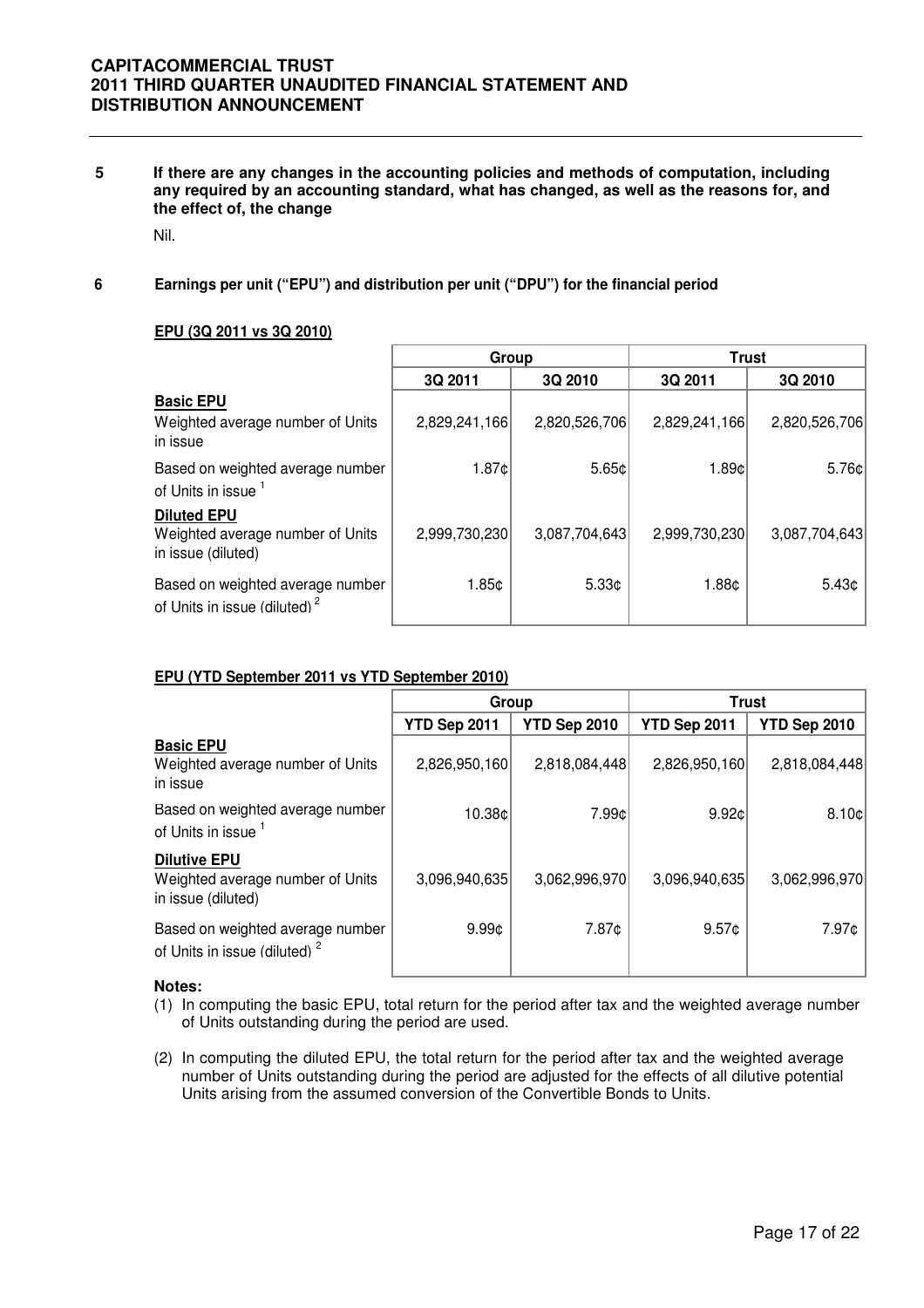# **Distribution per unit ("DPU")**

In computing the DPU, the number of Units as at the end of each period is used for the computation. The DPU for the Group and the Trust are the same.

|                                                                                 | 3Q 2011       | 3Q 2010       | YTD Sep 2011      | YTD Sep 2010      |
|---------------------------------------------------------------------------------|---------------|---------------|-------------------|-------------------|
| Number of Units in issue as at end of period                                    | 2,829,871,567 | 2,821,356,516 | 2,829,871,567     | 2,821,356,516     |
| <u>DPU</u><br>Based on the number of Units in issue at the end of the<br>period | 1.83¢         | l.99¢         | 5.59 <sub>¢</sub> | 5.89 <sub>¢</sub> |

#### N**ote:**

(1) DPU is computed on the basis that none of the outstanding S\$173.8 million CB due 2013 and S\$224.5 million CB due 2015 is converted into Units. Accordingly, the actual quantum of DPU may differ if any of the outstanding CB due 2013 and CB due 2015 is converted into Units.

#### **7(a) Net asset value ("NAV") backing per Unit based on Units in issue at the end of the period.**

|                                                                              |             | Group         |               | Trust         |               |
|------------------------------------------------------------------------------|-------------|---------------|---------------|---------------|---------------|
|                                                                              | <b>Note</b> | 30-Sep-11     | 31-Dec-10     | 30-Sep-11     | 31-Dec-10     |
| Number of Units in issue at end of period                                    |             | 2,829,871,567 | 2,823,308,500 | 2,829,871,567 | 2,823,308,500 |
| NAV (S\$'000)                                                                |             | 4,356,979     | 4,273,741     | 4,144,803     | 4,072,542     |
| <b>NAV per Unit</b>                                                          |             | \$1.54        | \$1.51        | \$1.46        | \$1.44        |
| Adjusted NAV per Unit (excluding the<br>distributable income to unitholders) |             | \$1.52        | \$1.47        | \$1.45        | \$1.40        |

**Note:**

(1) NAV per Unit was computed based on net asset value over the number of Units in issue at end of the period.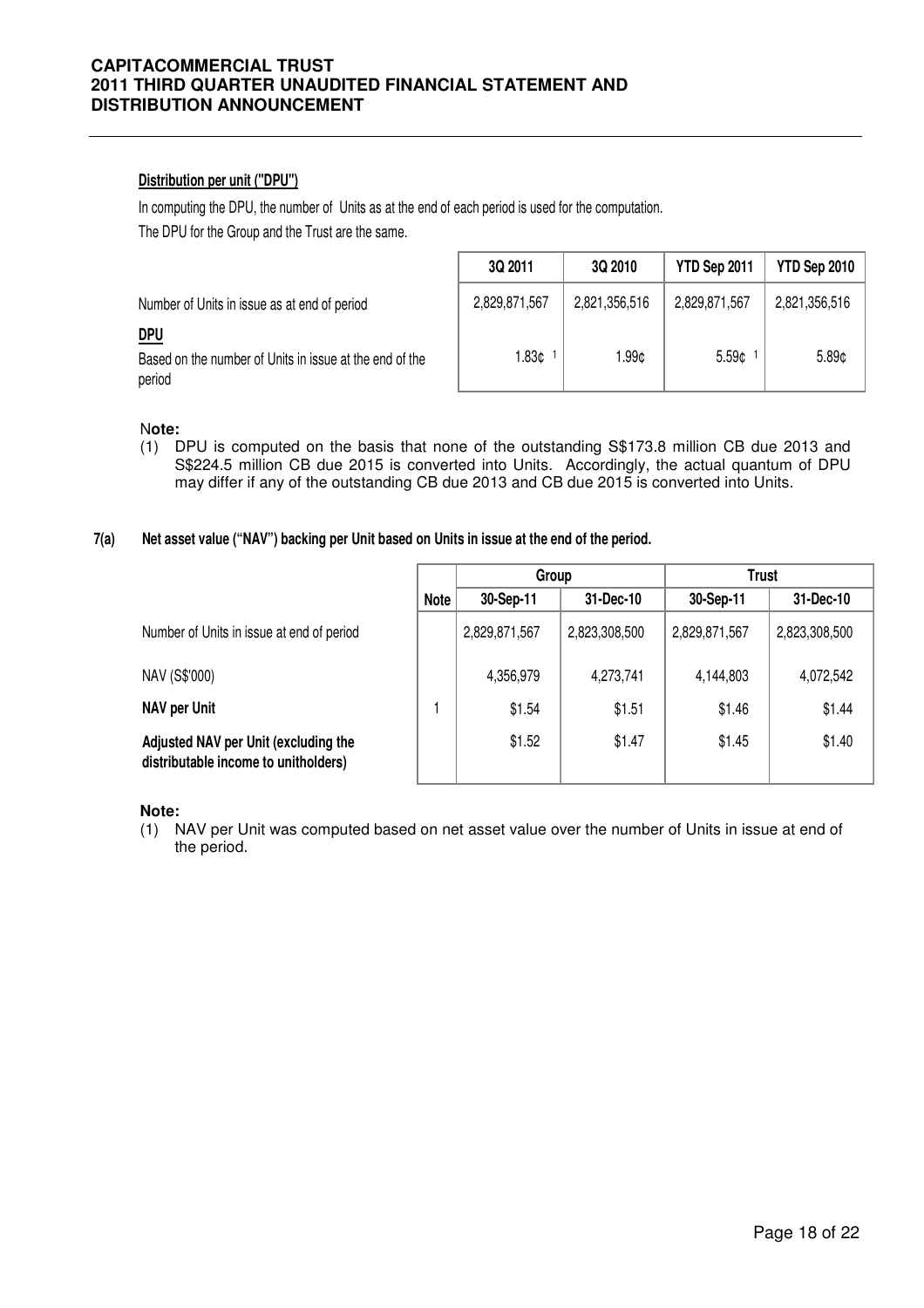# **8 Review of performance**

|                                                         | Group              |                    |                         |                         |  |
|---------------------------------------------------------|--------------------|--------------------|-------------------------|-------------------------|--|
|                                                         | 3Q 2011<br>S\$'000 | 3Q 2010<br>S\$'000 | YTD Sep 2011<br>S\$'000 | YTD Sep 2010<br>S\$'000 |  |
| <b>Statement of Total Return</b>                        |                    |                    |                         |                         |  |
| Gross revenue                                           | 89,326             | 97,782             | 271,359                 | 299,818                 |  |
| Property operating expenses                             | (20, 089)          | (21, 494)          | (62, 369)               | (71, 723)               |  |
| Net property income                                     | 69,237             | 76,288             | 208,990                 | 228,095                 |  |
| Finance income                                          | 468                | 408                | 1,253                   | 852                     |  |
| Gain / (loss) on remeasurement of financial derivatives | 3,975              | (1,409)            | 8,717                   | (4, 557)                |  |
| Manager's management fees:                              |                    |                    |                         |                         |  |
| - Base fees                                             | (2, 167)           | (2,097)            | (6,380)                 | (6,202)                 |  |
| - Performance fees                                      | (2,780)            | (3,040)            | (8, 194)                | (8,018)                 |  |
| Trust expenses                                          | 188                | (323)              | (1,538)                 | (1,992)                 |  |
| Finance costs                                           | (19, 871)          | (21,085)           | (59, 978)               | (66,068)                |  |
| Net income before share of profit of associate          | 49,050             | 48,742             | 142,870                 | 142,110                 |  |
| Share of profit of associate                            | 1,174              | 1,265              | 3,205                   | 3,207                   |  |
| Net income                                              | 50,224             | 50,007             | 146,075                 | 145,317                 |  |
| Premium on repurchase of convertible bonds              |                    |                    |                         | (13,768)                |  |
| Gain on sales of investment property                    | 2,647              | 109,336            | 2,647                   | 128,925                 |  |
| Net change in fair value of investment properties       |                    |                    | 144,830                 | (35, 244)               |  |
| Total return for the period before tax                  | 52,871             | 159,343            | 293,552                 | 225,230                 |  |
| Income tax                                              |                    |                    |                         | (5)                     |  |
| Total return for the period after tax                   | 52,871             | 159,343            | 293,552                 | 225,225                 |  |
| <b>Distribution Statement</b>                           |                    |                    |                         |                         |  |
| Total return for the period before tax                  | 52,871             | 159,343            | 293,552                 | 225,230                 |  |
| Net tax and other adjustments                           | (1,007)            | (103, 407)         | (134, 112)              | (58, 679)               |  |
| Distribution income retained by joint venture           |                    | 300                | (1,080)                 | (300)                   |  |
| Income available for distribution to unitholders        | 51,864             | 56,236             | 158,360                 | 166,251                 |  |
| Distributable income to unitholders                     | 51,864             | 56,236             | 158,360                 | 166,251                 |  |
| <b>DPU</b>                                              |                    |                    |                         |                         |  |
| For the period                                          | 1.83¢              | 1.99¢              | 5.59¢                   | 5.89¢                   |  |
| Annualised                                              | 7.26¢              | 7.90¢              | 7.47¢                   | 7.87¢                   |  |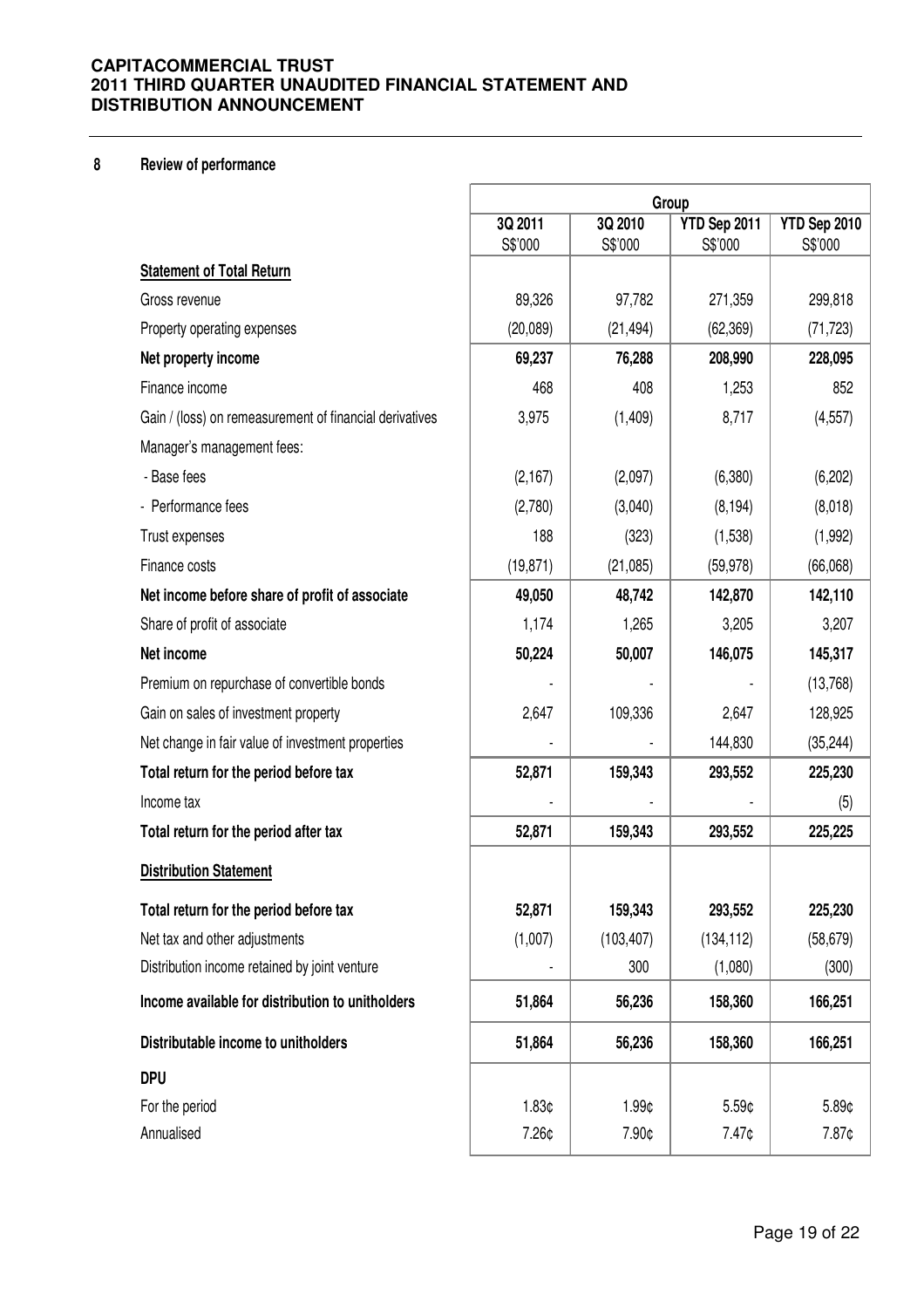#### **Review of performance 3Q 2011 vs 3Q 2010**

 Gross revenue of S\$89.3 million for 3Q 2011 was lower than that for 3Q 2010 by S\$8.5 million or 8.6%. The decrease was mainly due to loss in rental income resulting from sale of Starhub Centre on 16 September 2010 and also lower revenue from Six Battery Road due to lower occupancy and rental rates. Capital Tower's revenue also dropped in 3Q 2011 versus 3Q 2010. A major tenant, BHP Billiton, vacated the premises at end June 2011. The vacated space has been committed by existing tenants, albeit at a lower rental rates than the expired lease. Market Street redevelopment also contributed to the decrease in revenue. However, the drop in total revenue was mitigated by higher income contribution from Wilkie Edge due to higher occupancies and from Raffles City (CCT's 60% interest) from better performance of the retail and hotel components.

Property operating expenses of S\$20.1 million for 3Q 2011 were lower than that for 3Q 2010 by S\$1.4 million or 6.5%. The decrease in expenses was mainly due to the sales of Starhub Centre and also lower property tax.

Trust expenses of S\$0.2 million (credit) for 3Q 2011 included an amount of S\$1.0 million of cost incurred on behalf of and recovered from MSO Trust. The credit has been partially offset by foreign exchange loss incurred in respect of capital redemption by MCDF .

Finance costs of S\$19.9 million for 3Q 2011 were lower than that for 3Q 2010 by S\$1.2 million or 5.8% due to repayment of borrowings with divestments proceeds but offset by higher amortisation and transaction costs due to the refinancing of RCS Trust.

#### **Review of performance YTD September 2011 vs YTD September 2010**

Gross revenue of S\$271.4 million for YTD September 2011 was lower than that for YTD September 2010 by S\$28.5 million or 9.5%. The decrease was primarily due to loss in rental income resulting from sales of Robinson Point and Starhub Centre and lower revenue from Six Battery Road arising from the lower occupancy and rental rates. Redevelopment of Market Street Car Park also contributed to the decline. However, the drop in total revenue was mitigated by higher income contribution from Wilkie Edge due to higher occupancy and higher revenue from Raffles City (CCT's 60% interest) from the retail and hotel components.

Property operating expenses of S\$62.4 million for YTD September 2011 were lower than that for YTD September 2010 by S\$9.4 million or 13.0%. The decrease in expenses was mainly due to the sales of Robinson Point and Starhub Centre and also lower property tax and other operating expenses incurred.

Finance costs of S\$60.0 million for YTD September 2011 were lower than that for YTD September 2010 by S\$6.1 million or 9.2% due to loan repayments with divestments proceeds.

#### **9 Variance from Previous Forecast / Prospect Statement**

CCT has not disclosed any forecast to the market**.**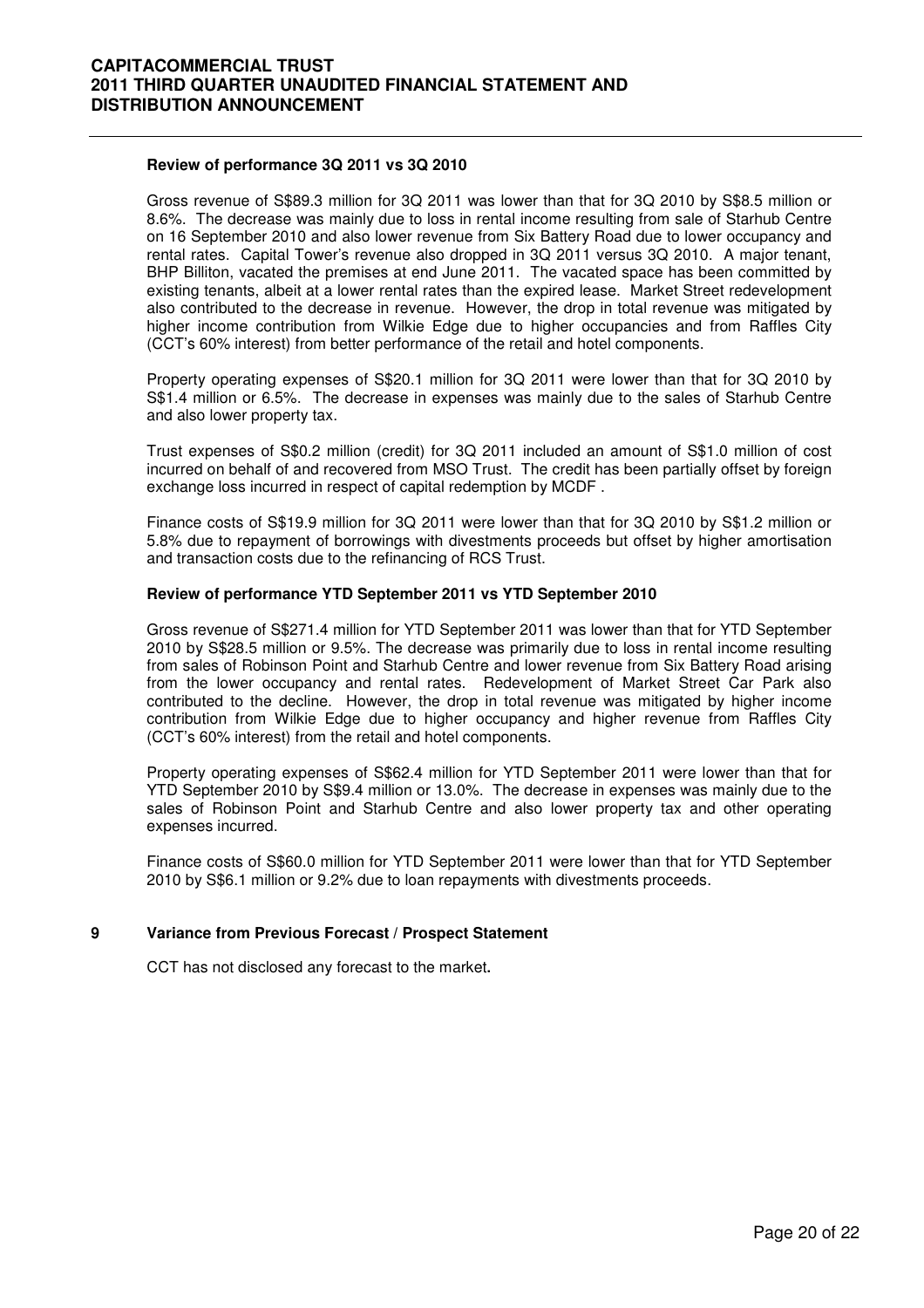#### **10 Commentary on the competitive conditions of the industry in which the group operates and any known factors or events that may affect the group in the next reporting period and the next 12 months**

Singapore's economy grew 4.9 per cent in the first half of this year. Growth in the second quarter was 0.9 per cent on a year-on-year basis, compared to the growth of 9.3 per cent in the preceding quarter. Construction sector contracted but financial services sector showed healthy growth and the tourismrelated sectors improved. It is expected that Singapore's economic growth in the second half will be bolstered by industry-specific factors, with growth in financial services sector supported by core financial intermediation and insurance clusters and tourism-related sectors benefiting from the Integrated Resorts and key events such as the Formula One Grand Prix. The Ministry of Trade and Industry expects the economy to grow by 5.0 to 6.0 per cent in 2011.

However, uncertainties have increased. Consumer and business sentiments in US have deteriorated, affected by upcoming plans for fiscal consolidation and the still-depressed labour and housing markets. In addition, the recent downgrade of US long-term sovereign debt rating has led to financial market volatility and increased uncertainties. In the EU, market sentiment remains fragile, on account of lingering anxiety over possible contagion from the periopheral EU economies to the wider region.

Leasing activities in Singapore's office market have slowed down in 2011. However, Central Business District ("CBD") market office rents continue to trend upwards in 3Q 2011, albeit at a slower pace. Given the cautious market sentiment on the global economy, it is anticipated that tenants would be hesitant to incur capital expenditure to relocate offices and put expansion plans on hold.

In the core CBD, average office market average occupancy dropped to 92.3% from 93.1% quarter-onquarter. Average grade A office rents increased by 4.3% quarter-on-quarter to S\$11.06 per square foot per month.

#### **Outlook**

There have been positive responses to the asset enhancement works at Six Battery Road, and the property has achieved rental rates commensurate with Grade A offices. Therefore, further upgrading will take place into 2012 and 2013. During the upgrading works, the property's occupancy rate will fluctuate quarter by quarter due to the vacancy period.

Market Street Car Park is no longer contributing to the revenue of CCT. The redevelopment of Market Street Car Park (MSCP) into a Grade A office building that is scheduled for completion in the second half of 2014.

The portfolio committed occupancy of CCT portfolio is at 97.2% as of 30 September 2011. Given that current office market rentals are still about 40% lower than the previous peak levels in 2008 when most of CCT's leases expiring this year were signed, negative rent reversions are expected to continue through the end of the year. The extent of the economic uncertainty will also have an impact on the continuation of the negative rent reversions over next year depending on the trend of office market rental growth. .